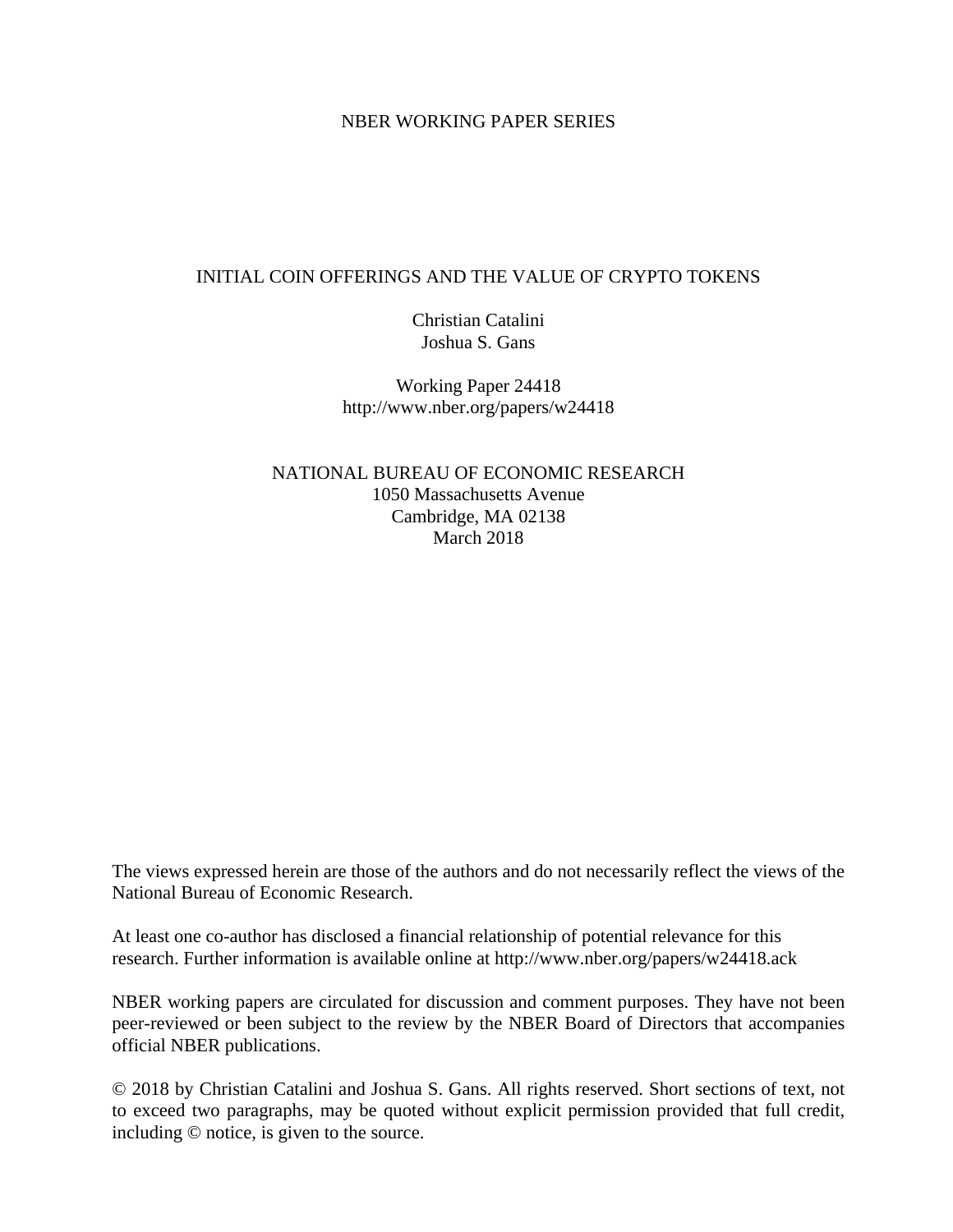Initial Coin Offerings and the Value of Crypto Tokens Christian Catalini and Joshua S. Gans NBER Working Paper No. 24418 March 2018 JEL No. E42,L12,L26

#### **ABSTRACT**

This paper explores how entrepreneurs can use initial coin offerings — whereby they issue crypto tokens and commit to accept only those tokens as payment for future use of a digital platform to fund venture start-up costs. We show that the ICO mechanism allows entrepreneurs to generate buyer competition for the token, which, in turn, reveals consumer value without the entrepreneurs having to know, ex ante, consumer willingness to pay. We find that venture returns are independent of any committed growth in the supply of tokens over time, but that initial funds raised are maximized by setting that growth to zero to encourage saving by early participants. Furthermore, by revealing key aspects of consumer demand, crypto tokens may increase entrepreneurial returns beyond what can be achieved through traditional equity financing. A lack of commitment in monetary policy can, however, undermine saving and, thus, the cost of using tokens to fund start-up costs is potential inflexibility in future capital raising. Crypto tokens can also facilitate coordination among stakeholders within digital ecosystems when network effects are present.

Christian Catalini MIT Sloan School of Management 100 Main Street, E62-480 Cambridge, MA 02142 catalini@mit.edu

Joshua S. Gans Rotman School of Management University of Toronto 105 St. George Street Toronto ON M5S 3E6 CANADA and NBER joshua.gans@gmail.com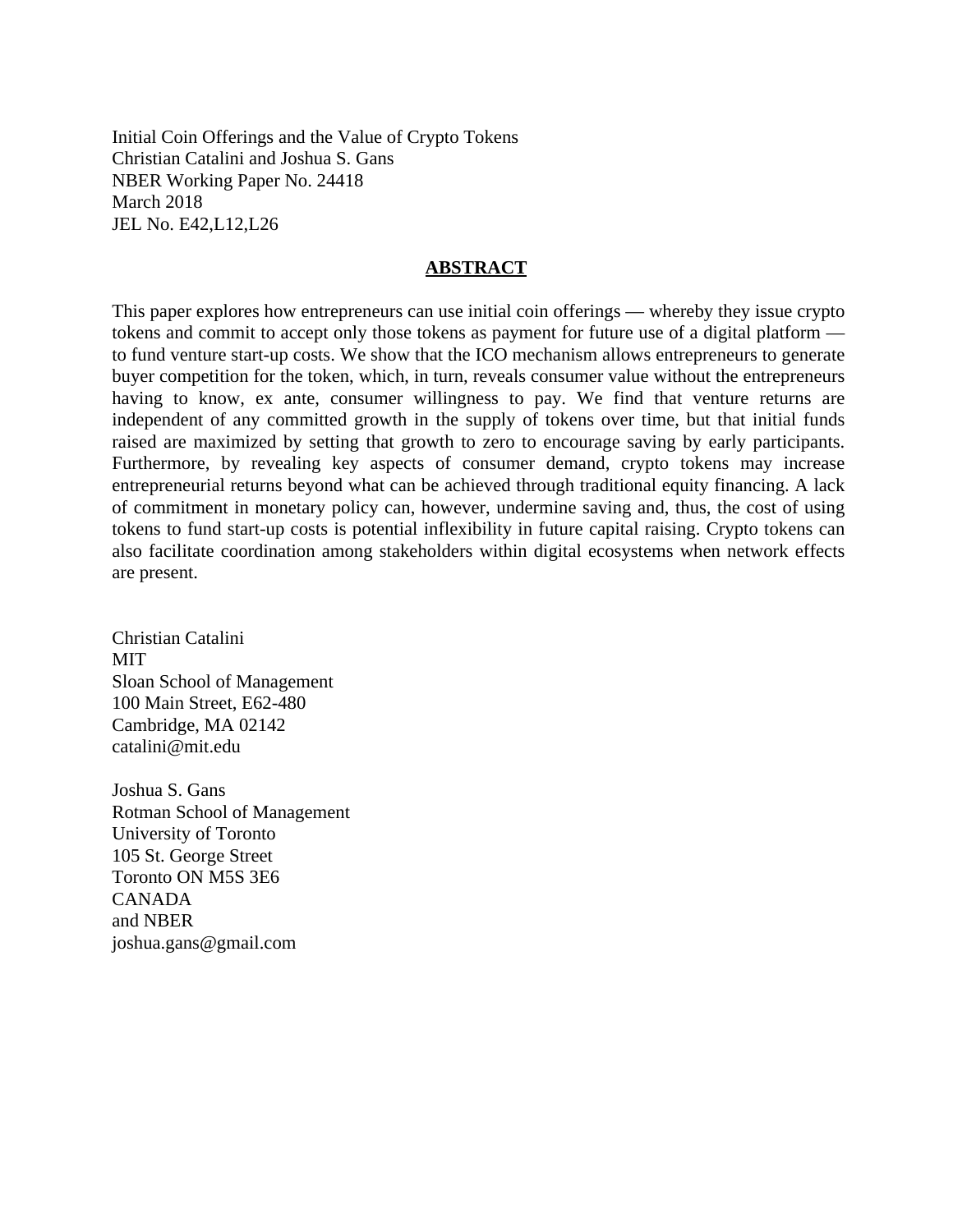# **1. Introduction**

<span id="page-2-3"></span><span id="page-2-2"></span>Initial coin offerings (ICOs) have emerged as a novel mechanism for financing entrepreneurial ventures. Through an ICO, a venture offers a stock of specialized crypto tokens for sale with the promise that those tokens will operate as the medium of exchange when accessing services on a digital platform developed by the venture. The sale of tokens provides capital to fund the initial development of the digital platform, although no commitment is made as to the price of future services (in tokens or otherwise).<sup>[2](#page-2-0)</sup> Since 2017, blockchain startups have raised over \$7B through initial coin offerings<sup>[3](#page-2-1)</sup> compared to \$1B through traditional venture capital flowing into the space (Catalini et al., 2018). Approximately one third of all ICO funding went to US-based teams, and more than 200 ICOs raised above \$10M. Among the largest offerings, Tezos raised \$232M for developing a smart contracts and decentralized governance platform; Filecoin \$205M from over 2,100 accredited investors to deploy a decentralized file storage network; Kin \$98M to build a decentralized social network and communication platform; Blockstack \$52M towards a decentralized browser, identity and application ecosystem; BAT \$35M to develop a blockchain-based digital advertising ecosystem.

While the idea of issuing firm-specific tokens dates back to de Bono (1994), the recent spike in activity follows the invention of Bitcoin by Nakamoto (2008), and the development of cryptocurrencies with additional programming capability such as Ethereum. Using platforms such as Ethereum, a venture can fund its development with extremely low frictions through the issuance and

<span id="page-2-0"></span><sup>&</sup>lt;sup>[2](#page-2-2)</sup> In this respect, token sales have a pre-sale aspect similar to crowdfunding, but differ in that there is no pre-sale price commitment to token holders (cf: Agrawal, Catalini and Goldfarb, 2013).

<span id="page-2-1"></span><sup>&</sup>lt;sup>[3](#page-2-3)</sup> To place this number into perspective, crowdfunding platform Kickstarter, over the course of 9 years, allocated a total of \$3.5B to entrepreneurial and artistic projects. Equity crowdfunding platform AngelList, through its syndicated model, facilitated approximately \$700M in online, early stage equity investments since 2013.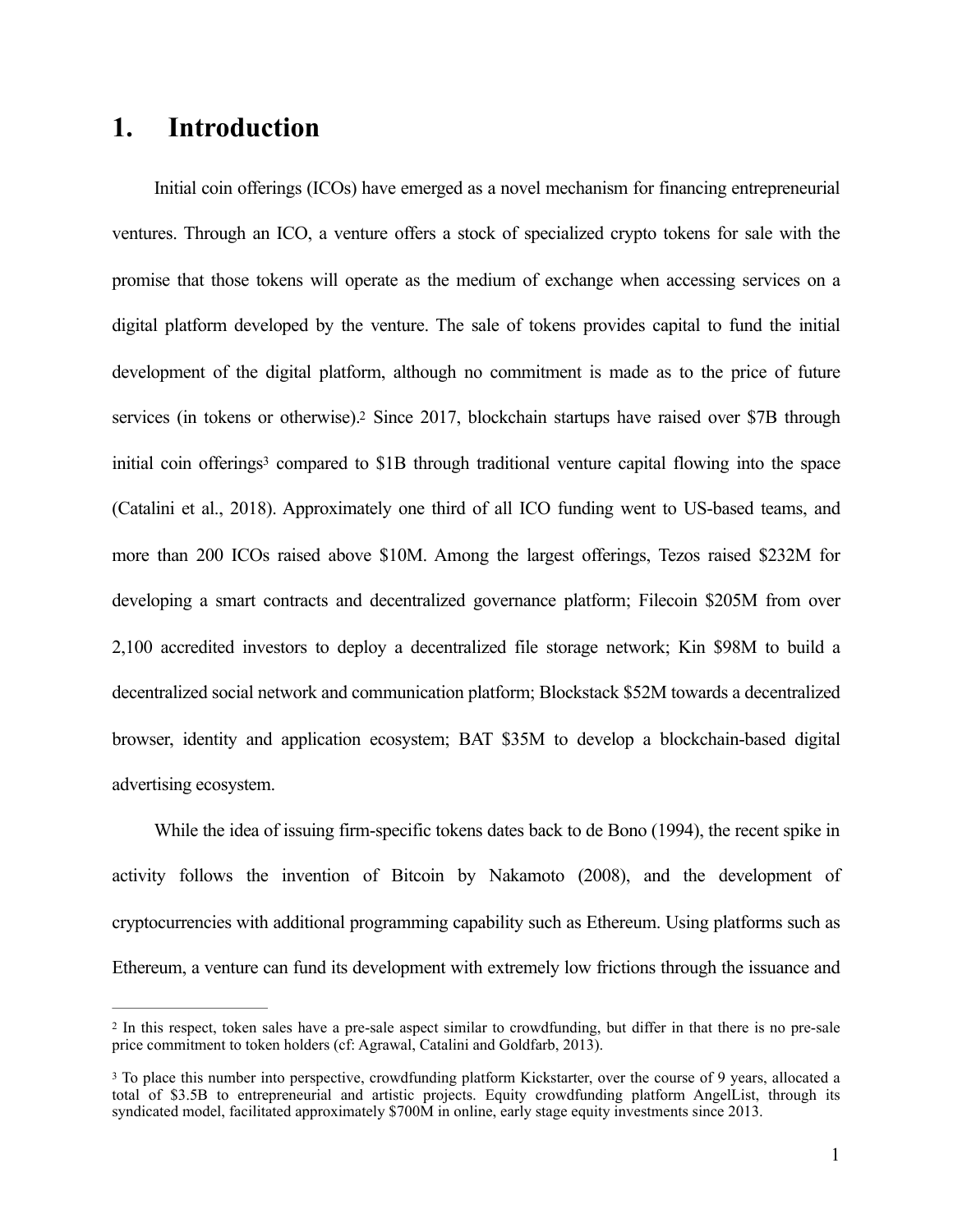auctioning off of dedicated crypto tokens. This is the result of blockchain technology lowering both the cost of verification of transaction attributes — which allows for self-custody of digital assets and the cost of coordinating economic activity over the internet (Catalini and Gans, 2016).

This paper provides the first economic analysis of the ICO funding mechanism and how it relates to traditional equity financing. It addresses a simple issue: how can an entrepreneur, by issuing specialized tokens that have floating exchange rates against fiat-currencies, finance a new venture? Is this mechanism likely to fund the same type of ventures that are funded by venture capital firms and professional investors, or is it merely an opportunity to fund ideas that cannot be funded through traditional sources of capital? Conditional on the venture raising enough funds to develop a digital platform, which financing model maximizes its returns?

These are open questions because, to date, no economic analysis has been conducted to explain how a token that can only be used to transact on a specific digital platform can have value in the absence of additional rights on the venture itself, its governance, or its future profits (as in traditional equity agreements). Here we abstract away from the notion that an entrepreneur might issue tokens and then fail to create a digital platform and examine a situation where such a platform will be created — if viable — and where markets have developed to the point where pure fraud is not possible and teams without the ability to execute on their promises are unlikely to be funded (i.e. a market for curation of token offerings has emerged). Even in the absence of fraud and incompetence, how precisely tokens have value in the absence of additional rights on the venture is not obvious.

We identify the key commitments entrepreneurs need to be able to make to successfully fund their venture through this new mechanism, and discuss how the monetary policy of a token may influence fundraising and platform growth. We also examine key limitations of initial coin offerings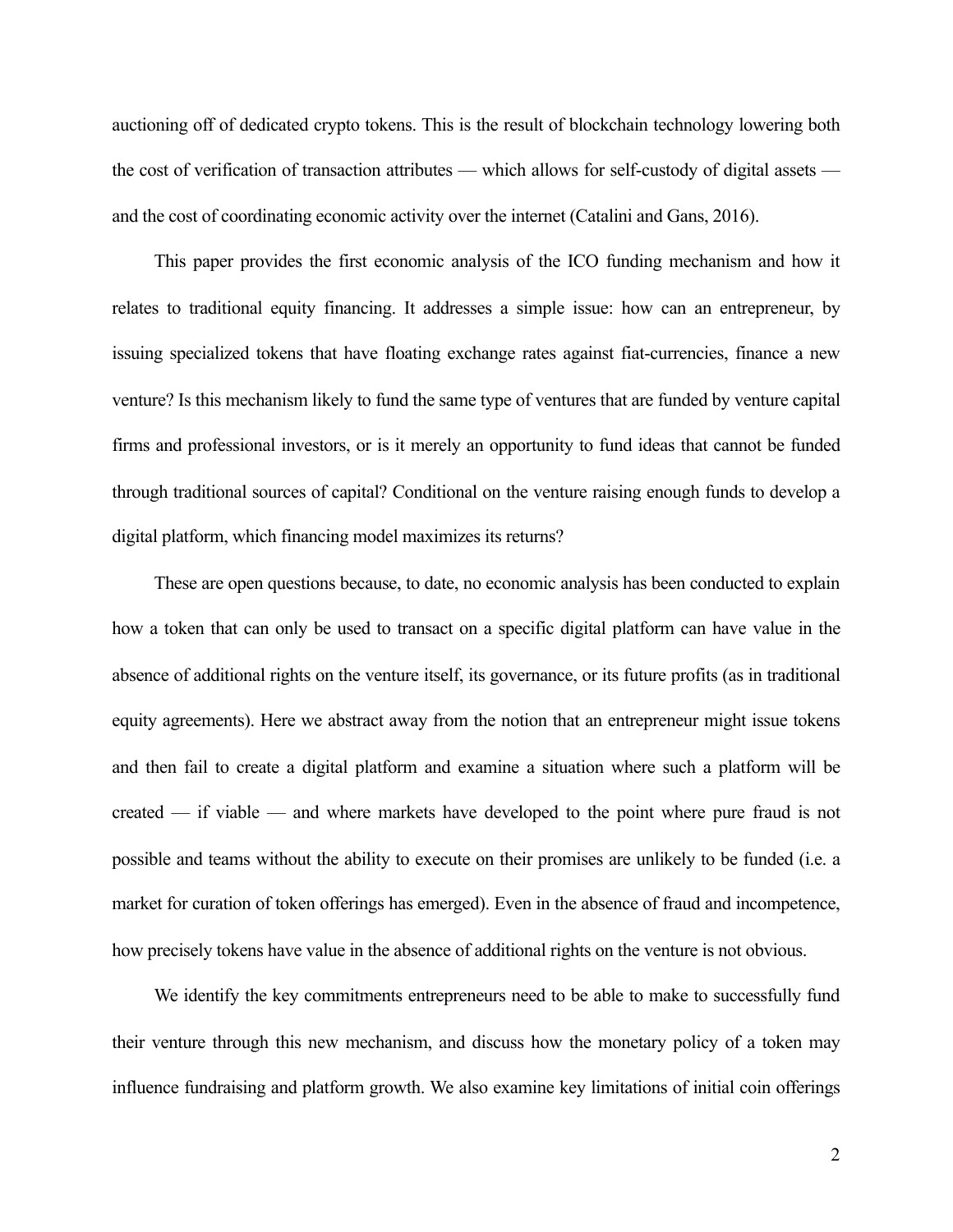that do not include the rights associated with equity ownership (i.e. that are not crypto securities), and if they can be used to assist ventures facing network effects in avoiding coordination problems (i.e., if they can help new entrants attract users and complements away from incumbents when existing players control a large share of pre-existing transactions within a vertical).

The model delivers a number of new insights: the ICO mechanism allows entrepreneurs to generate buyer competition for the token, which, in turn, reveals consumer value without the entrepreneurs having to know, ex ante, consumer willingness to pay. Interestingly, conditional on successfully raising enough funds to cover development costs, the value of an ICO is independent of the anticipated growth of the platform, and offers higher returns to the entrepreneur than traditional equity financing. At the same time, the results unravel if the venture cannot credibly commit to the original money supply schedule, or if the commitment to using the token as the only medium of exchange on the platform is violated.

Furthermore, a viable venture, which could have successfully raised capital through traditional sources, may fail to raise enough funds to cover its costs through an ICO. This issue is particularly severe when the venture is long-lived, and is consistent with the rise of hybrid arrangements where ventures raise a traditional venture capital round before issuing tokens to the public or to accredited investors. While the returns to the digital platform (which often constitutes an open source software protocol and can be considered as "shared infrastructure" among all participants within a digital ecosystem) can be appropriated by all early stage investors through the direct appreciation of the token, the returns to the broader set of services the venture may create over time (e.g. new applications on top of the protocol) only accrue to equity holders. Because of the inherent uncertainty about which component will be more valuable in the long run — between the underlying protocol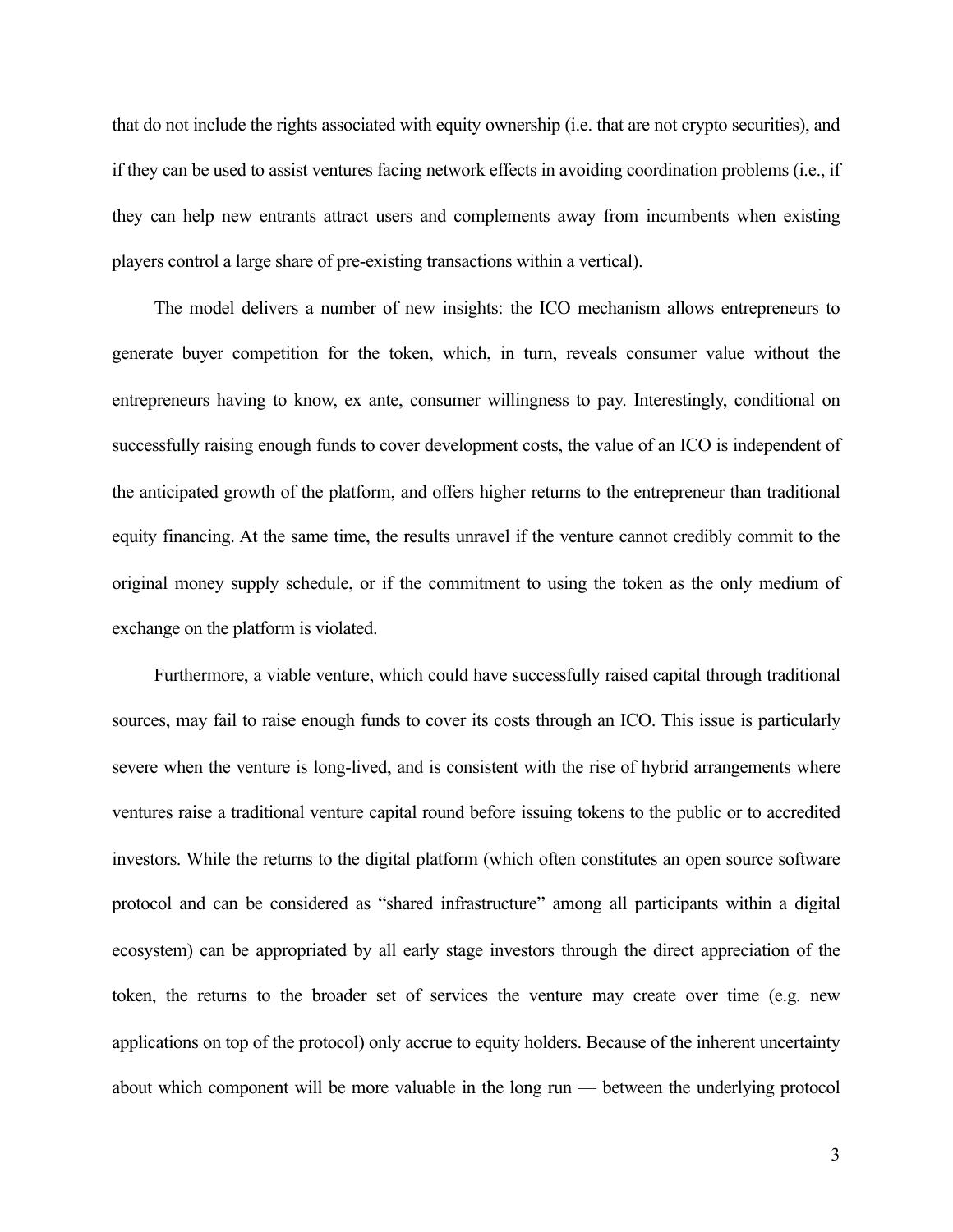and the additional services a venture may develop on top of it — venture capital firms have started writing hybrid contracts where they receive both tokens and equity in exchange for funding.

We proceed by building a simple model starting from the familiar situation of an entrepreneur who needs to raise equity financing from a venture capitalist because of financing constraints (Section 2). We use this template for equity financing as our baseline, and then benchmark it against initial coin offerings (Section 3). In Section 4, we explore what happens when the venture cannot commit to a pre-determined monetary policy or to making the token the only medium of exchange for accessing the services of the digital platform. Section 5 explores ICOs in the presence of network effects. A final section concludes.

### **2. Model Set-Up**

We model an entrepreneur who faces an upfront cost, *C*, of creating a venture. If the venture is created, the marginal cost of supply is *c* per unit. There are three time periods,  $t \in \{0,1,2\}$  and all agents in the model have a common discount factor,  $\delta \in [0,1]$ . Revenue can only be generated one period after the venture is created. Thus, our focus is on how a liquidity constrained entrepreneur raises pre-revenue funds to finance upfront costs.

The quality, *q*, of the product generated by the venture is distributed according to a cdf, *F*(*q*), on the domain [0, 1]. There is a continuum of buyers on  $[0, n_t]$ , each placing the same value, *q*, on product quality. Here,  $n_t$  is a measure of demand at time *t* where we assume that  $n_0 = 0$ . With this setup, there is a single parameter of demand, *q*, that is unknown. This is standard in many models in the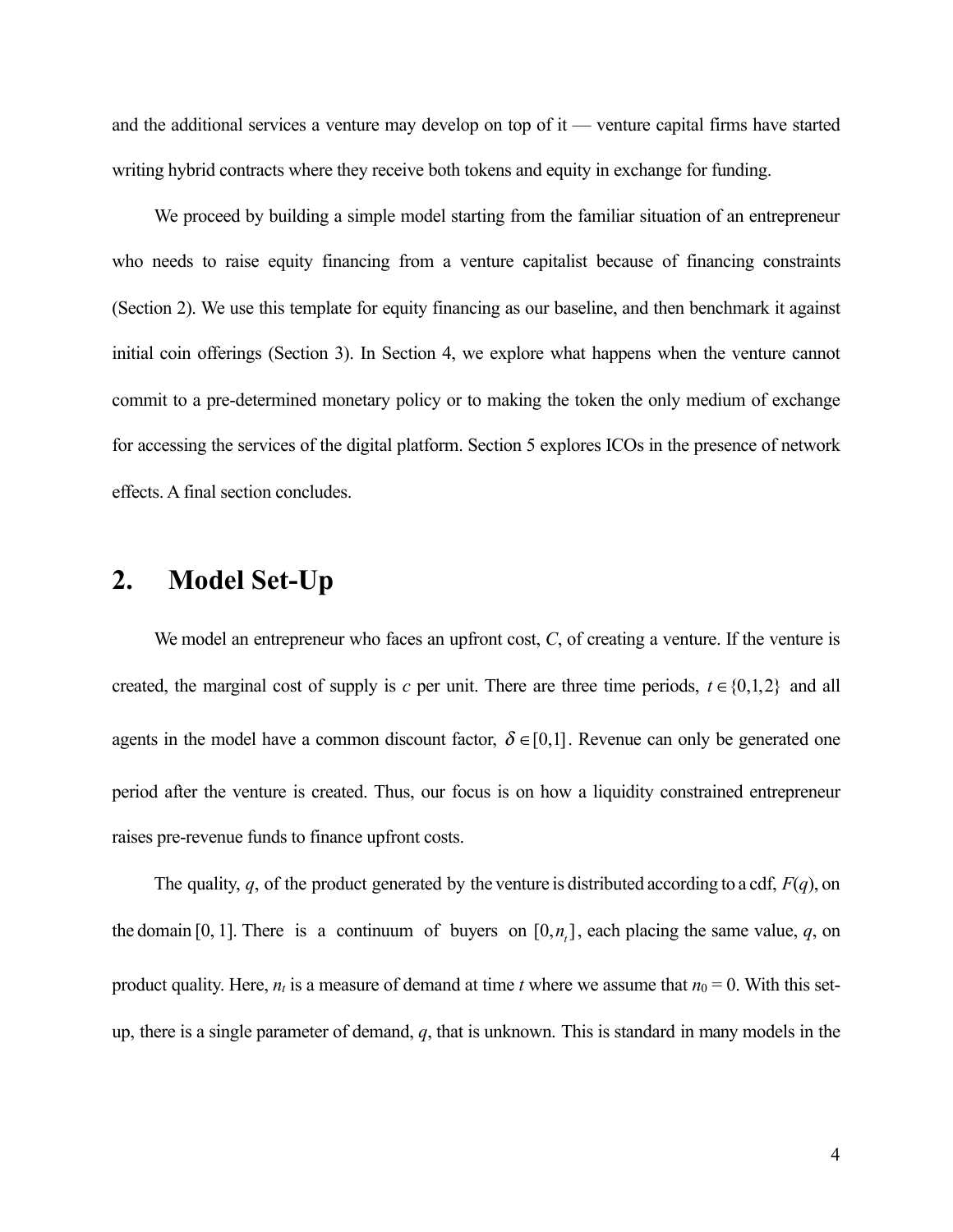entrepreneurial finance literature although here we additionally simplify matters by making all buyers ex post symmetric in their valuation of the product.

The critical set of assumptions we rely on focuses on who knows true product quality. At the beginning of the period after the venture is created, all buyers and the entrepreneur learn the product quality, *q*. Prior to that, we assume that the entrepreneur does not have that knowledge and is looking for mechanisms to determine whether it is worthwhile to develop the venture. However, buyers are informed as to the product's quality and third party investors may also have that information.

#### *No financing constraint*

As a benchmark, suppose that the entrepreneur does not have a financing constraint (that is, she has *C* in funds). When the venture is launched, *q* becomes common knowledge and so the entrepreneur sets  $P = q$  so long as  $q \ge c$ . Let  $E[q | q \ge c] = \frac{1}{1-F(c)} \int_{c}^{1} q dF(q)$  be the expected quality

conditional on the product being offered (which occurs with probability 1 - *F*(*c*)). Asthe entrepreneur had no knowledge of *q*, the condition for the venture to be developed is:

$$
(1-F(c))\delta(n_1+\delta n_2)(E[q|q\ge c]-c)=\delta(n_1+\delta n_2)\left(\int\limits_c^1q\,dF(q)-(1-F(c))c\right)\ge C.
$$

#### *Equity financing*

Suppose now that there is a competitive venture capital market that can provide  $C$  to liquidity constrained entrepreneur. How much equity (i.e., a share of profits,  $1 - \alpha$ ) will an entrepreneur need to cede in order to obtain *C ?* If the investor does not have credible knowledge of *q* prior to financing, the minimum equity they will accept and still finance the venture is: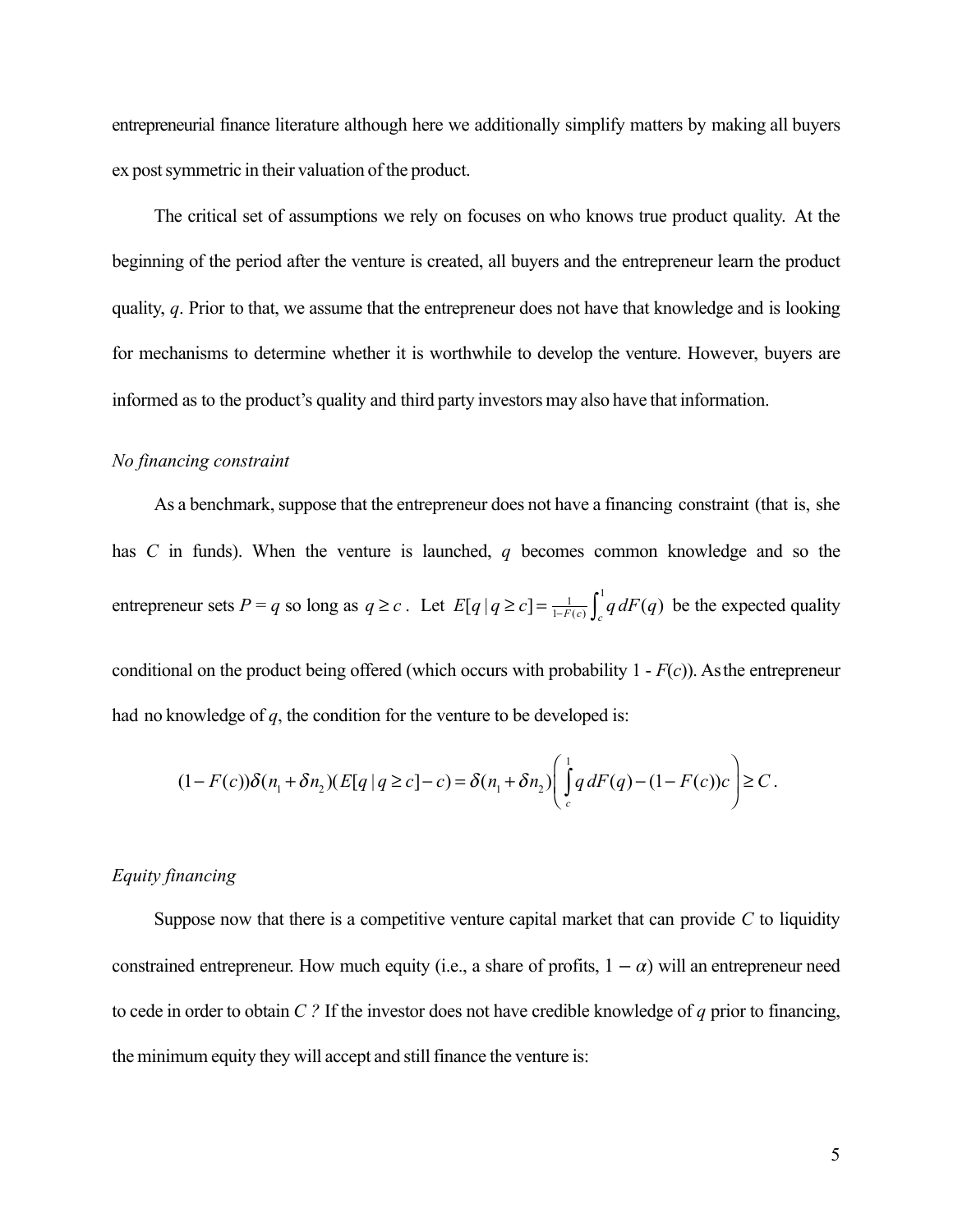$$
1 - \alpha^* = \frac{C}{(1 - F(c))\delta(n_1 + \delta n_2)(E[q | q \ge c] - c)}
$$

Thus, the entrepreneur's expected return is:

$$
\alpha^*(1 - F(c))\delta(n_1 + \delta n_2)(E[q | q \ge c] - c) = (1 - F(c))\delta(n_1 + \delta n_2)(E[q | q \ge c] - c) - C.
$$

As in the no financing constraint case, whether a venture proceeds or not depends upon whether the expected quality is greater than the venture costs.

# **3. Initial Coin Offerings**

In an initial coin offering (or ICO), entrepreneurs specify an amount they aim to raise. That amount is usually a cap, and the entrepreneurs may retain a share of the tokens offered and be exposed to fluctuations in the value of their crypto token. The timeline is as follows:

- 1. ICO stage:
	- The entrepreneur sets the quantity of tokens,  $m_0$ ; the minimum price each token will issue at, *e* (as an exchange for dollars); the share of tokens the entrepreneur will retain, *a*, and whether the ICO is made contingent on whether  $(1 - a)m_0$  tokens are purchased ex ante. The entrepreneur also specifies the tokens available in periods 1 and 2 ( $m_1$  and  $m_2$ ).
	- The entrepreneur auctions the tokens (in either a multi-unit English auction or second price auction). Other agents choose to purchase tokens or not.
	- If the total purchases exceed the minimum threshold, the venture proceeds with the development of the digital platform, otherwise all contributions are returned and the venture does not launch (and the game ends).
- 2. Market stage:
	- One period after the venture is created (through the sinking of cost, *C*), product quality is revealed to all uninformed agents.
	- The entrepreneur launches the platform in the market with tokens being the only accepted medium of exchange on it.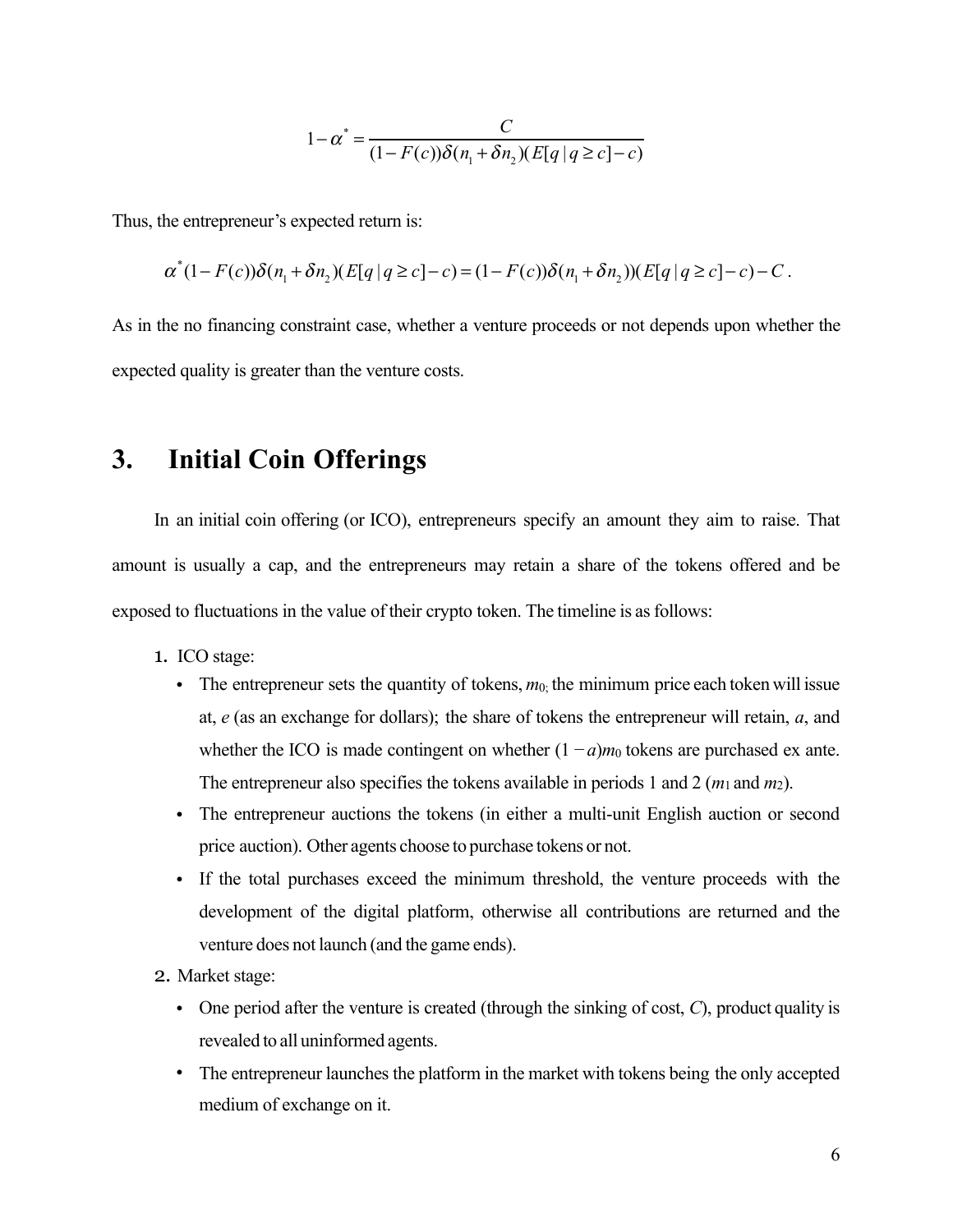- Buyers trade tokens at a new market determined exchange rate.
- Payoffs and profits are released.

Following Athey et.al. (2016), in such a context a dynamic price equilibrium requires the following:

- (a) (Agent optimization) Each buyer chooses to purchase services on the platform in period *t* if  $e_i p_t \leq q$ . An agent chooses to purchase tokens at the end of a period if  $e_t \geq \delta e_{t+1}$ . The venture sets price in each period *t* to maximize  $(e_t p_t - c)D(e_t p_t)$  where  $D(e_t p_t) = \#I_{e_t p_t \leq q}$ (that is, the number of units purchased). The choice of  $(m_1, m_2, a)$  maximizes the expected net present discounted value of venture profits.
- (b) (Market clearing) The market for tokens clears at the maximum exchange rate such that the demand for tokens is less than supply.
- (c) (Rational expectations) Agents' expectation of next period's exchange rate are correct.

#### *Market stage*

To examine the process, we work backwards and start by examining the market stage. Suppose that  $m_t$  tokens are available at time *t*. The following proposition characterizes the (tokendenominated) price, *pt*, set by the entrepreneurs given their knowledge of *q*.

### **Proposition 1.** The optimal price is  $p_t^* = m_t / n_t$ .

The proof is as follows. If the product quality is revealed to be *q*, then the individual demand for tokens in dollars will be  $p_i e_t$  so long as  $p_i e_t \leq n_i q$ . In equilibrium, the exchange rate,  $e_t$ , will be set by

market clearing. The exchange rate depends on whether  $n_i p_i$  (token demand) is less than, equal to or greater than  $m_t$  (token supply). If  $p_t < m_t/n_t$ , then the services can be purchased without using all of the token supply. In this case, *et* will tend towards 0 in order to clear the token market. This will give the venture no revenue in terms of dollars. If  $p_t > m_t/n_t$ , tokens will be scarce and total token demand *p<sub>tet</sub>* will be less than *q* as some customers are excluded. Finally, if  $p_t = m_t/n_t$ , then the dollar demand for tokens will be *q*. This is, therefore, the optimal price choice for the services and so the exchange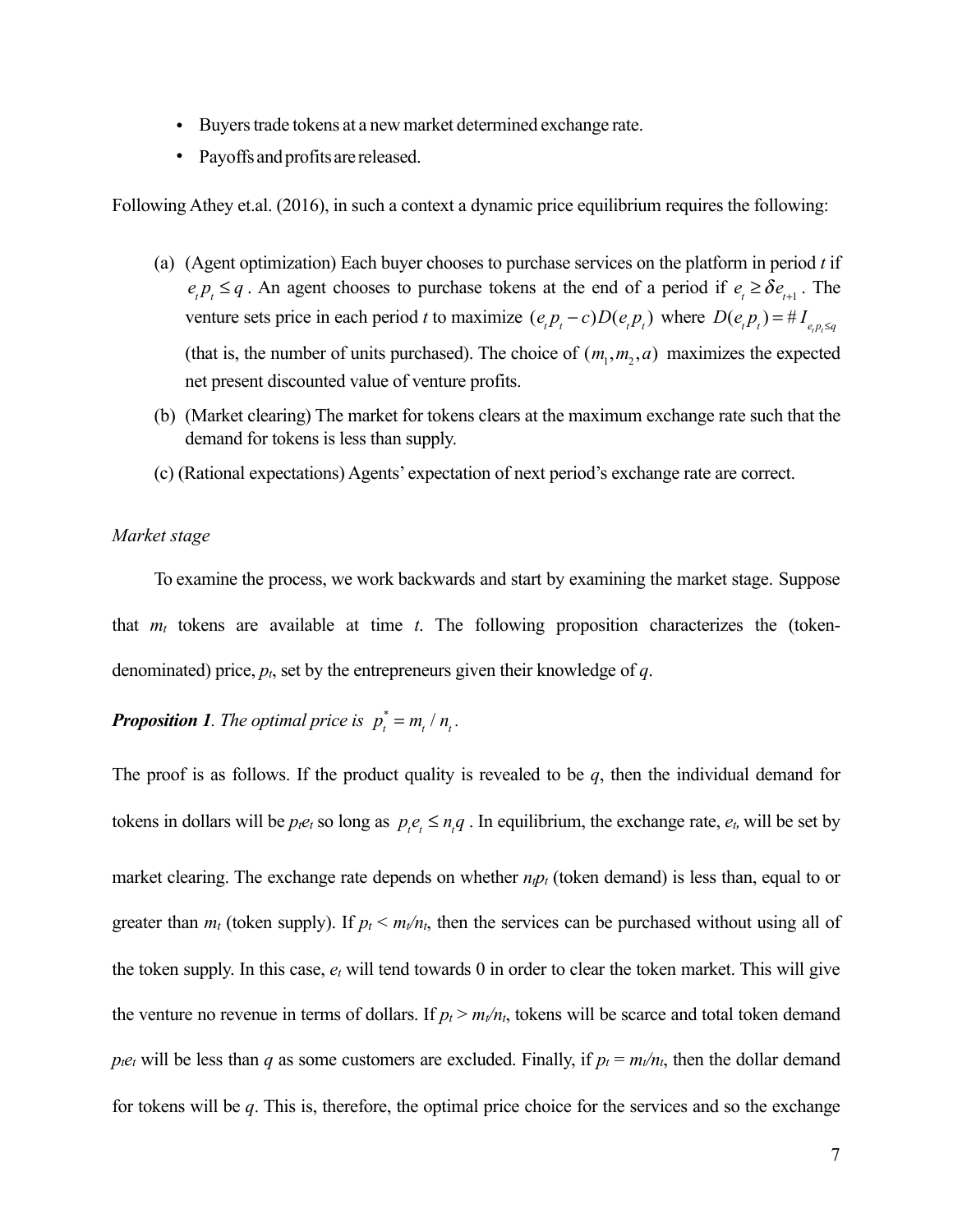rate will be determined by:  $q/e_t = m_t/n_t$ . This occurs where  $e(m_t) = n_t q/m_t$ . In other words, all holdings of tokens are used by consumers to access the services of the new digital platform.

It is useful to reflect on what this means for pricing strategy. Without tokens, the venture would price based on expected willingness to pay. With tokens, it does not have control over the exchange rate and so cannot directly price in that manner. Instead, what it does is target the number of units it wants to sell which, in this model, is the same as the number of consumers in each period. It then sets a *divide-the-money price* which would divide the available supply of tokens up equally among expected consumers. As we have seen, consumers then bid for tokens if they they wish to access the digital platform and thus, the exchange rate reflects their willingness to pay for its services. As the venture is receiving those tokens in payment, the exchange rate — so long as it is stable — will give them dollar payments based on willingness to pay. Importantly, the pricing strategy of dividing the available money supply does not require the venture to have direct knowledge or even expectations of consumer willingness to pay: the scarcity of tokens induced by the pricing choice causes buyer competition that reveals consumer value. Similarly, it is the ability to choose price in this manner that gives tokens value post-issue, even in the absence of additional rights as in equity financing (i.e. crypto tokens do not need to be crypto securities to have value).

#### *The timing of payments*

We now turn to consider the payments made in periods 1 and 2 of the market stage. Discounting means that a buyer purchasing a token worth *q* in dollars tomorrow will only be willing to pay  $\delta q$  for that token today. Therefore, for a given  $q$ , the venture will be viable if  $\delta(n_1 + \delta n_2)(q - c) \ge C$ . To see how this works, recall that in the market stage *q* is known to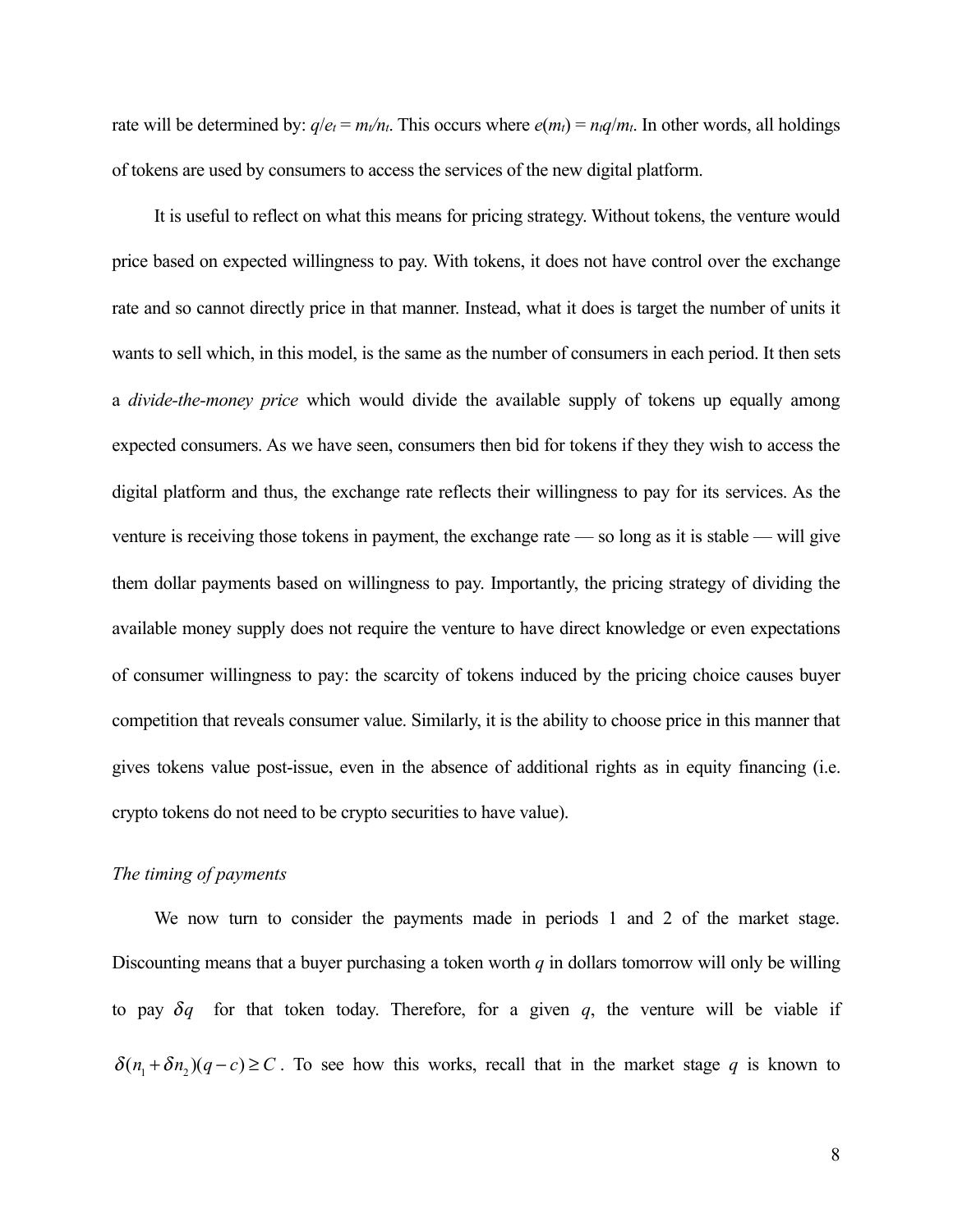everyone. At the beginning of any period, there are  $m_t$  tokens on issue and consumers need to purchase tokens in order to pay a price,  $p_t$ , set by the venture. By the same argument as above,  $p_t$  will be set to be equal to  $m_t$  and so the exchange rate that clears the market will be  $e(m_t) = n_t q/m_t$ . As a result of this, by the end of the period, at least  $m_t$  tokens will be held by the venture. At this point, the venture can divest itself of those tokens immediately. However, the willingness to pay for those tokens by others will be  $\delta q$ . Thus, the venture is indifferent between divesting itself of those tokens or selling them to buyers in the next period. Regardless, the venture will earn *q* per period for any period after the initial period it operates in.

The initial two periods — the ICO stage and the first period of the market stage — involve a different timing of payments to the venture. Working backwards, if buyers hold  $m_0$  tokens at the beginning of the market stage, they will use those tokens to purchase the service at an exchange rate of *n*1*q*/*m*0. If buyers choose not to save any tokens between periods 1 and 2, at the end of that period the venture will hold the entire supply of tokens. However, it does not receive any influx of dollar payments during that period (i.e., period 1).

It is useful to note that if the venture holds tokens at the beginning of period 2, it always has an incentive to release them. To see this, suppose that the venture holds a share,  $1 - a$ , of  $m_2$  (the tokens available in period 2). If it does not release any tokens, then  $e_2 = n_2 q / am_2$ . In this case, its period 2 profits are  $-n_2c$ . By contrast, if the venture releases those tokens, then  $e_2 = n_2q/m_2$  and its profits are  $(1-a)e_2 - n_2c = (1-a)(n_2q/m_2) - n_2c$ . The intuition is simple: the venture does not earn any revenue in a period except by selling tokens. In the final period (i.e., period 2) this means that even if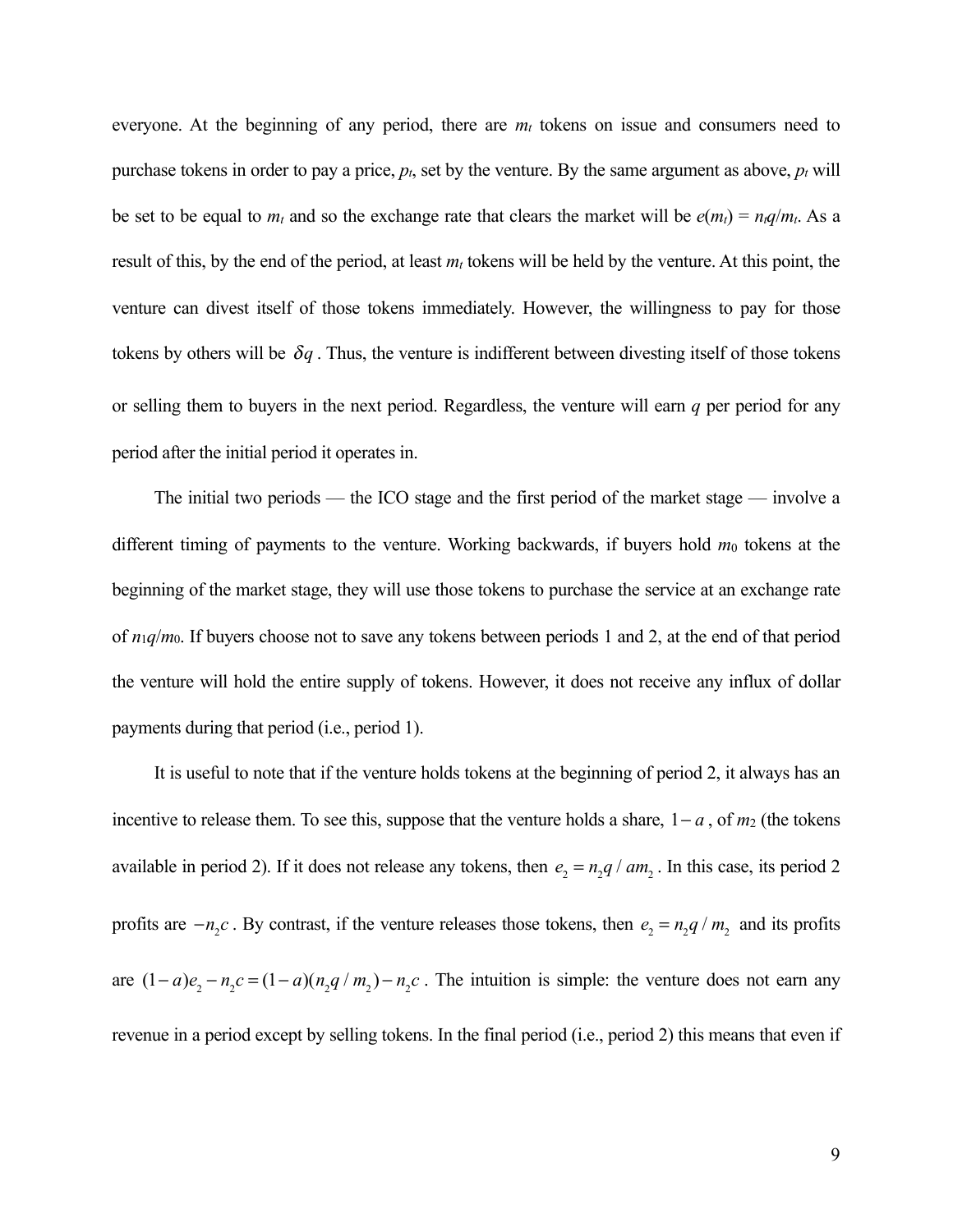selling token depreciates the exchange rate, the venture will always find it profitable to sell its holdings.

#### *Incentives to save*

The supply of tokens in any given period is determined by several factors. First, how many tokens are on issue? We have already noted that, in period 0, *m*0 tokens are issued. Suppose that *m*<sup>1</sup> and *m*2 tokens are intended to be 'on issue' in periods 1 and 2. A specific parameter of interest will therefore be the growth rate in the money supply between periods 1 and 2 which we refer to as  $g_m = \frac{m_2 - m_1}{m_1}$ . Second, how many tokens are being saved that period for use in subsequent periods? Third, how many tokens are being released from holdings by the venture (or by others)?

To build the intuition, suppose that  $g_m = 0$  (the money supply does not grow or shrink and stays at a constant, *m*). Working backwards, let  $g_n = \frac{n_2 - n_1}{n_1}$  be the growth in demand between periods 1 and 2. Since period 2 is the last period, the exchange rate will be:

$$
e_{2}=\frac{(1+g_{n})n_{1}q}{m}\,,
$$

as there is no incentive to save beyond that period. In period 1 token holders have a choice between selling their tokens to consumers demanding access to the platform in that period, or saving them to sell them to consumers in period 2. Let *s* denote the share of token supply in period 1 that is saved. Tokens will be saved so long as  $\delta e_2 > e_1$ . The exchange rate in period 2 is independent of the amount of tokens saved in period 1 while  $e_1 = \frac{n_i q}{(1-s)m_i}$ . Thus, as *s* rises,  $e_1$  rises. In equilibrium, therefore, *s* will rise until  $\delta e_2 = e_1$ . It is easy to show that: (1−*s*)*m*<sup>1</sup>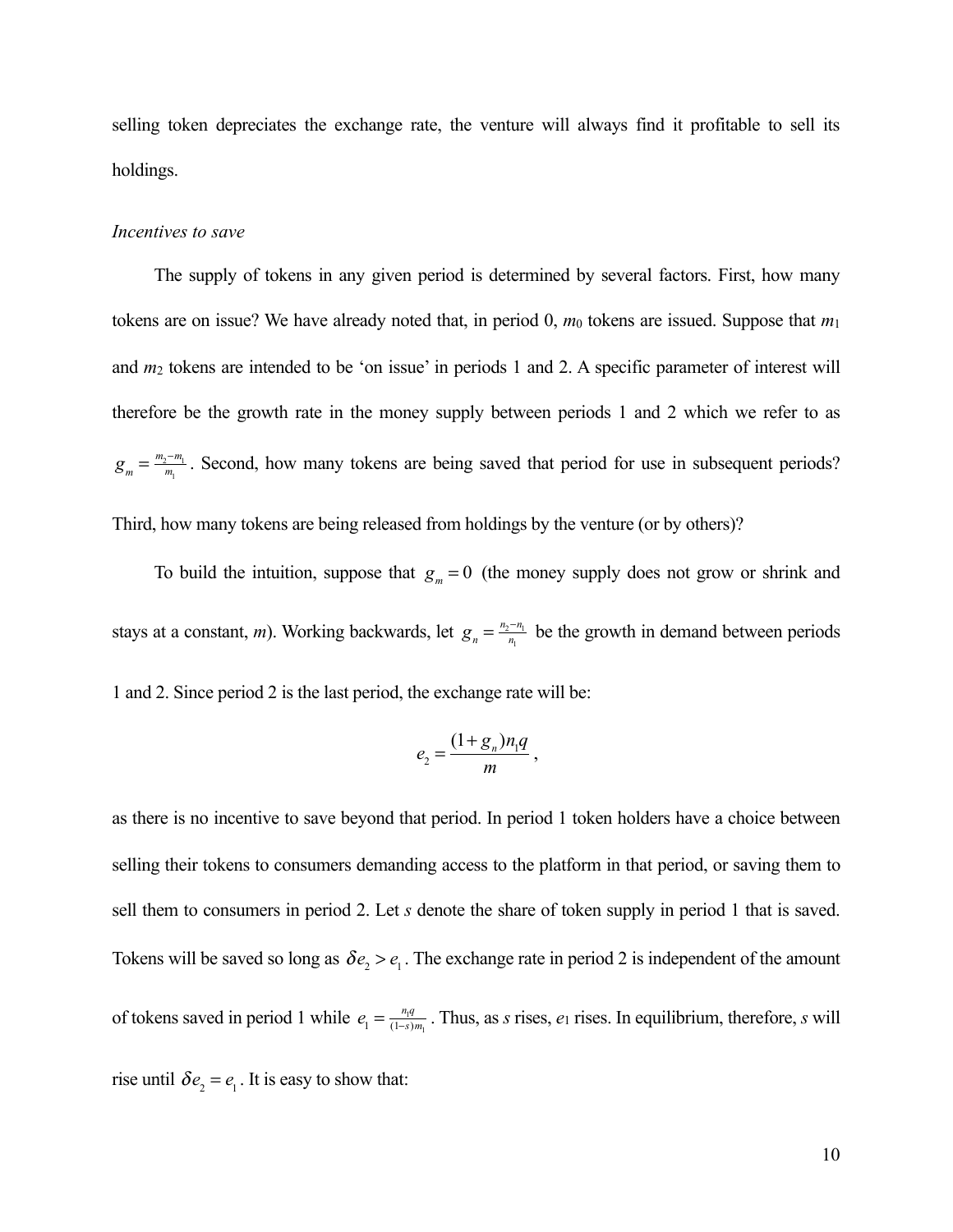$$
s = \max \left\{ \frac{\delta(1+g_n)-1}{\delta(1+g_n)}, 0 \right\}.
$$

That is, there is a positive level of saving if and only if  $\delta(1+g_n) > 1$ . Note that all of the tokens in the ICO are saved for at least one period. If  $s > 0$ , then  $e_0 = \delta e_1 = \delta^2 e_2$ ; while if  $s = 0$ , then  $e_0 = \delta e_1 = \delta \frac{n_i q}{m_i} > \delta^2 (1 + g_n) \frac{n_i q}{m_i} = \delta^2 e_2$ . This means that the exchange rate will be increasing over  $\delta^2(1+g_n)\frac{n_1q}{m_1}$  $\frac{n_1q}{m_1} = \delta^2 e_2$ 

time, while the token-denominated price of the service will fall regardless.

What happens when the money supply changes between periods 1 and 2? In this case,

$$
e_2 = \frac{(1+g_n)n_1q}{(1+g_m)m_1}.
$$

If the money supply expands, this reduces the return to saving between periods 1 and 2. In particular:

$$
s = \max \left\{ \frac{\delta(1+g_n) - (1+g_m)}{\delta(1+g_n)}, 0 \right\}.
$$

If  $s > 0$ , then  $\delta e_1 = \delta^2 e_2$ , which means that  $e_1$  falls as  $g_m$  rises; while if  $s = 0$ , then  $e_1$  is independent of *gm.*

To summarize, the incentives for token holders to save is a function of the expected growth in demand for the platform and of the expected growth in the money supply. If  $g_m < \delta(1+g_n) - 1$ , then  $s > 0$ , while if  $g_m \ge \delta(1+g_n) - 1$ ,  $s = 0$ . Thus, by setting  $g_m$ , the entrepreneur can determine whether saving takes place between periods 1 and 2 or not. One choice the entrepreneur has is to set  $g_m = g_n$ , in which case,  $e_1 = e_2$  and  $p_1 = p_2$ . This is the equivalent in this economy to the Taylor Rule for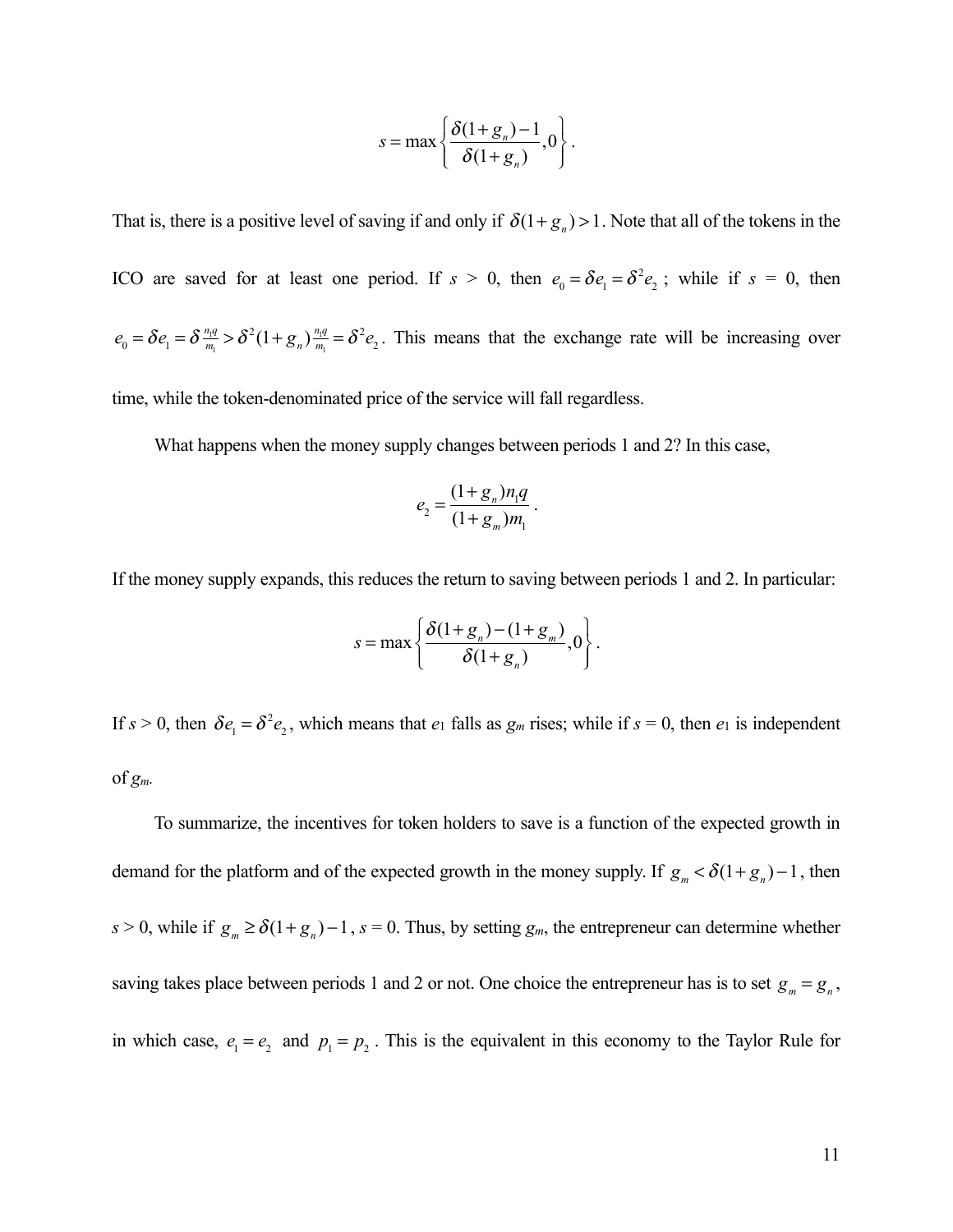monetary policy that keeps prices stable (Taylor, 1993). Note, however, that this involves  $s = 0$  as  $g_m > \delta(1+g_n) - 1$ .

What about incentives to save between period 0 and period 1? Note, first, that there is no demand for tokens in period 0 other than for saving purposes. Therefore,  $e_0 = \delta e_1$ . This also means that expectations regarding *e*1 will determine the value of the tokens that the entrepreneur issues in period 0. Is there any reason for the entrepreneur to set  $m_1 > m_0$ ? Suppose the entrepreneur does this. Then their expected return is:

$$
e_0 m_0 + \delta e_1 (m_1 - m_0) = \delta e_1 m_1 = \begin{cases} \delta^{\frac{n_1 E[q|q \geq q]}{m_1}} m_1 = \delta n_1 E[q | q \geq q] \\ \delta^2 \frac{n_2 E[q|q \geq q]}{m_2} m_1 = \delta^2 n_2 E[q | q \geq q] \frac{m_1}{m_2} & \text{if } s > 0 \end{cases}
$$

where  $q$  is the minimum quantity that guarantees the venture is financially viable. The entrepreneur's return is independent of *m*<sub>0</sub>. Thus, we can assume that  $m \equiv m_1 = m_0$  in what follows without loss in generality. Moreover, from this we can also see that it is only the intended *gm* (between periods 1 and 2) that matters and not the level of *m* per se.

#### *ICO Stage*

At the ICO stage, informed agents will anticipate that when *q* is revealed to the entrepreneur, the price set along with market clearing in the token market will lead to exchange rates based on that *q*; that is,  $e_0 = \delta \frac{n q}{m}$  (when  $s = 0$ ) or  $e_0 = \delta^2 \frac{n q}{m_2}$  (when  $s > 0$ ). Thus, if the ICO exchange rate,  $e_0$ ,

exceeds  $e_0$ , informed agents will refrain from participating while if  $\underline{e} \leq e_0$ , they will purchase tokens.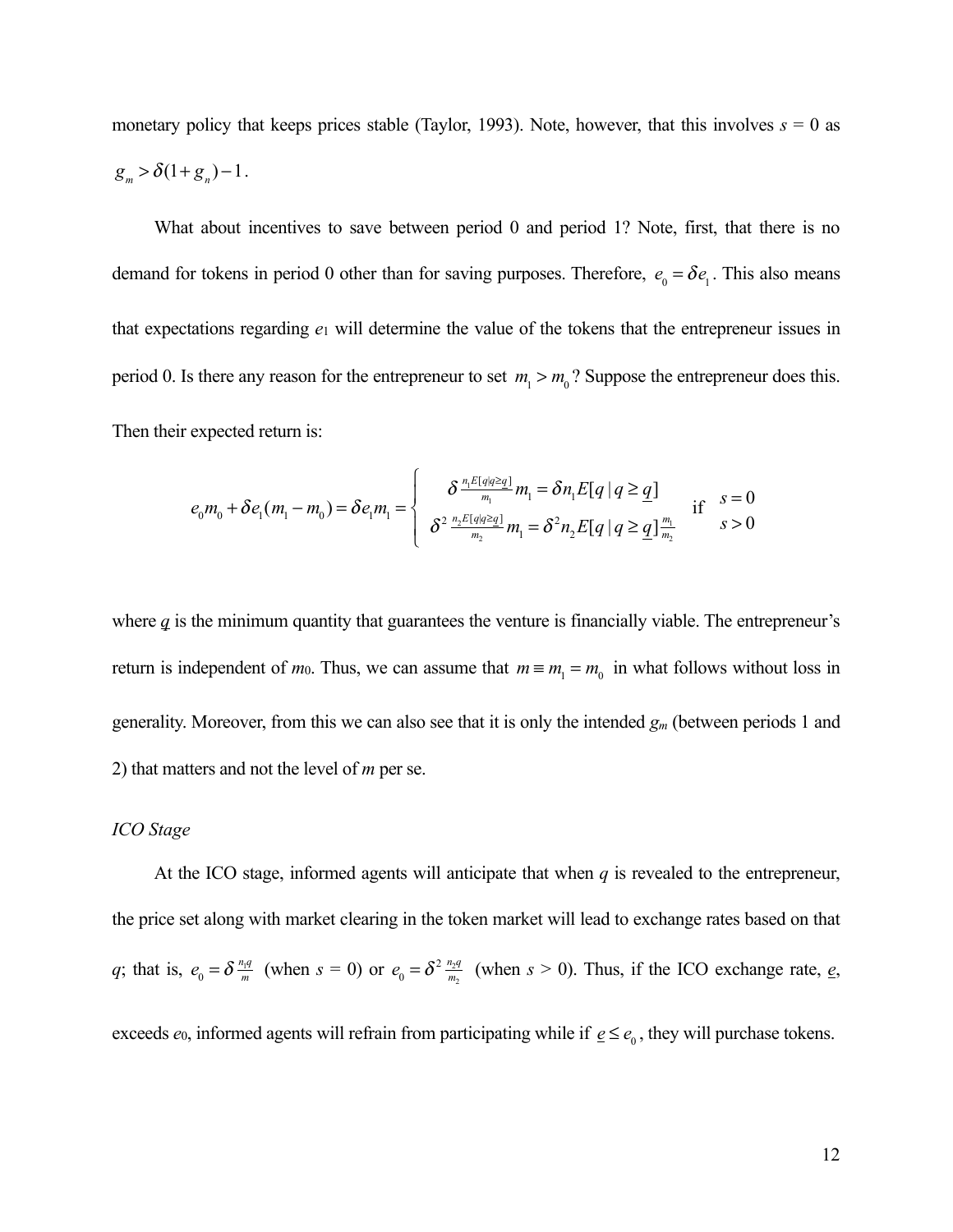In an ICO, entrepreneurs commit to initially issue *m* tokens, and to have a growth rate of *gm*. They then set a minimum exchange rate agents will accept; let's call this *e*. If *q* is the quality that can ensure the venture is financially viable (i.e.,  $q = c + \frac{1}{\delta(n_1 + \delta n_2)}C$ ), then the entrepreneur sets the minimum exchange rate at  $\underline{e} = \delta \frac{n_1 q}{m}$  (when  $s = 0$ ) or  $\underline{e} = \delta^2 \frac{n_2 q}{m_2}$  (when  $s > 0$ ). The entrepreneur then auctions the tokens with this minimum exchange rate as a reserve. Buyers, who anticipate a future price of the product based on *q,* will bid the value of tokens so that the exchange rate is based on that true value. For the entrepreneur, this means that the venture only proceeds with probability  $1-F(q)$ ; which is the same probability that buyers will purchase tokens in the ICO.

It is useful to note that a venture does not gain from retaining a share of tokens. We already noted that there is no return to the entrepreneur from saving tokens between periods 0 and 1. That means that the value of retaining a share of tokens arises in order to hold on to those tokens from period 0 to period 2. Recall that the entrepreneur will always want to sell any holdings in period 2. Therefore, if *a* is the share of initial tokens issued (*m*) retained by the entrepreneur, the exchange rate in period 2 will be:  $e_2 = \frac{n_2 E[q|q \geq q]}{m(1+g_m)}$  and so the return to retaining a share, *a*, would be  $\delta^2 e_2 - \delta e_1$  which is only non-zero if  $s = 0$ . In that case, the return to retaining tokens equals:  $\delta(\delta \frac{n_2 E[q|q \geq q]}{m(1+g_m)} - \frac{n_1 E[q|q \geq q]}{m(1-q)} )$ which is negative for  $g_m$  high enough so that  $s = 0$ . What this means is that retaining a share of tokens does not perform any function than would otherwise be performed by setting  $g_m > 0$ , and selling new tokens into the market after the ICO stage. Thus, the committed growth in the supply of tokens is the main instrument that can impact the value of an ICO. If  $s > 0$ , then  $e_0 = \delta e_1 = \delta^2 e_2$ , which means that  $e_0$  falls as  $g_m$  rises. If  $s = 0$ , then  $e_0$  is independent of  $g_m$ .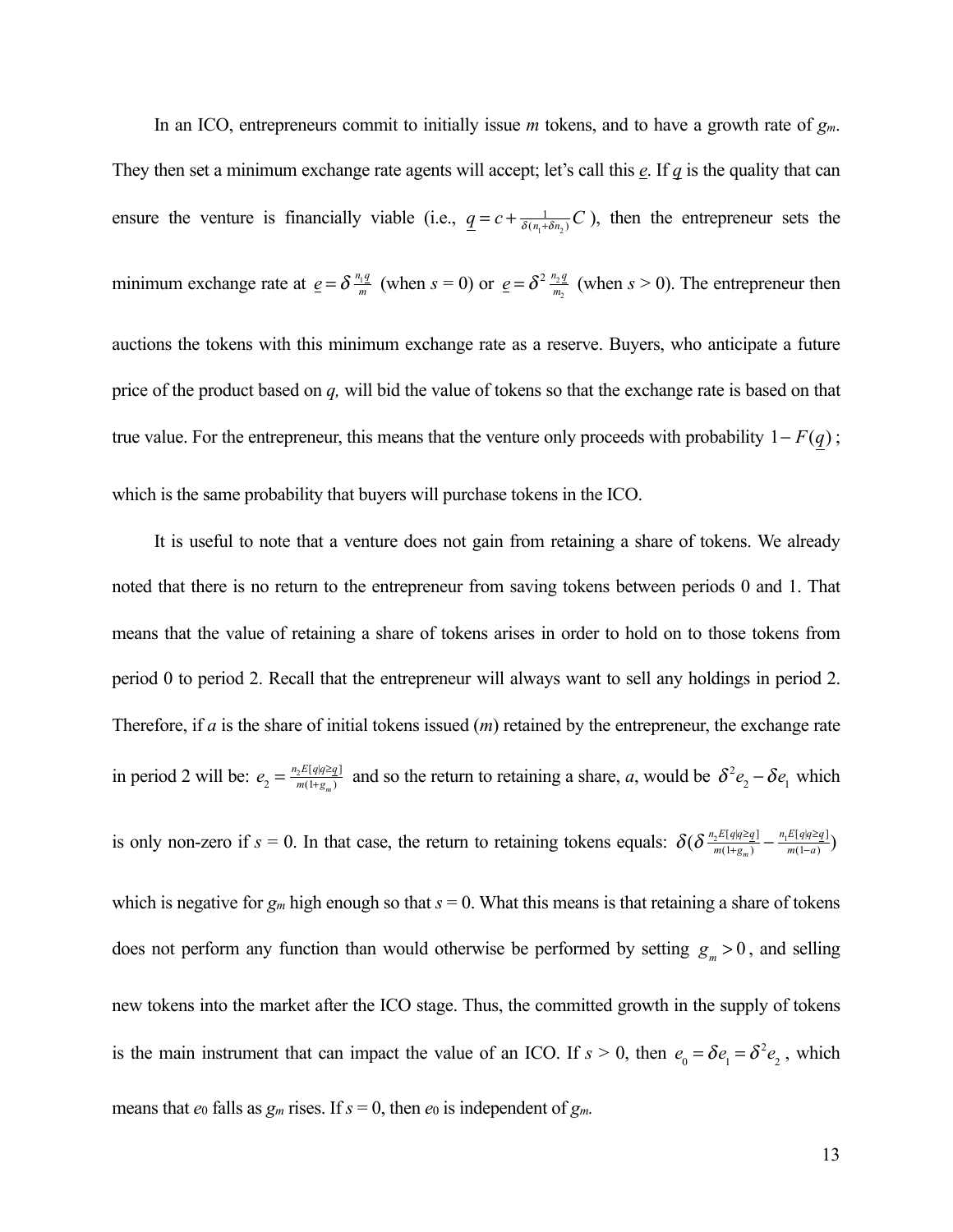What  $g_m$  maximizes the returns of the entrepreneur? First, recall that the entrepreneur will set the minimum exchange rate during the ICO stage so that the venture will only go ahead if quality exceeds costs. That is, at  $\underline{e} = \delta \frac{n_1 q}{m}$  (when  $s = 0$ ) or  $\underline{e} = \delta^2 \frac{n_2 q}{m_2}$  (when  $s > 0$ ) so that ex ante:

$$
E[q \mid q \geq q] = \frac{1}{1 - F(c + \frac{1}{\delta(1 + \delta(1 + g_n))n_1}C)} \int_{c + \frac{1}{\delta(1 + \delta(1 + g_n))n_1}C} q \, dF(q)
$$

If  $g_m < \delta(1+g_n) - 1$ , then  $s > 0$  and so the total value of tokens issued in period 0 is:

$$
e_0 m = \delta^2 E[e_2] m = \delta^2 \frac{(1 + g_n) n_1 E[q | q \ge q]}{(1 + g_m)}
$$

Importantly, this means that the value of the ICO is driven in part by anticipated growth in demand for the digital platform. By contrast, if  $g_m \ge \delta(1+g_n) - 1$ ,  $s = 0$ , then the total value of tokens issued in period 0 is:

<span id="page-15-1"></span>
$$
e_0 m = \delta \frac{n_1 E[q | q \ge q]}{m} m = \delta n_1 E[q | q \ge q].
$$

Thus, the value of the ICO is independent of anticipated demand growth. Interestingly, if  $g_m < \delta(1+g_n) - 1$ , then the value of the ICO with anticipated saving is greater than the value without it, and that value is falling in  $g_m$ . Thus, the value of the ICO is maximized with  $g_m = 0.4$ 

However, we have to ask whether venture profits are maximized by keeping the money supply fixed over time. Ignoring, for the moment, whether the ICO value covers *C* or not, net of *C*, the expected profits of the venture when *s* > 0 are:

<span id="page-15-0"></span><sup>&</sup>lt;sup>[4](#page-15-1)</sup> Actually being able to 'retire' tokens that are not saved would increase this further. We implicitly rule out this possibility here.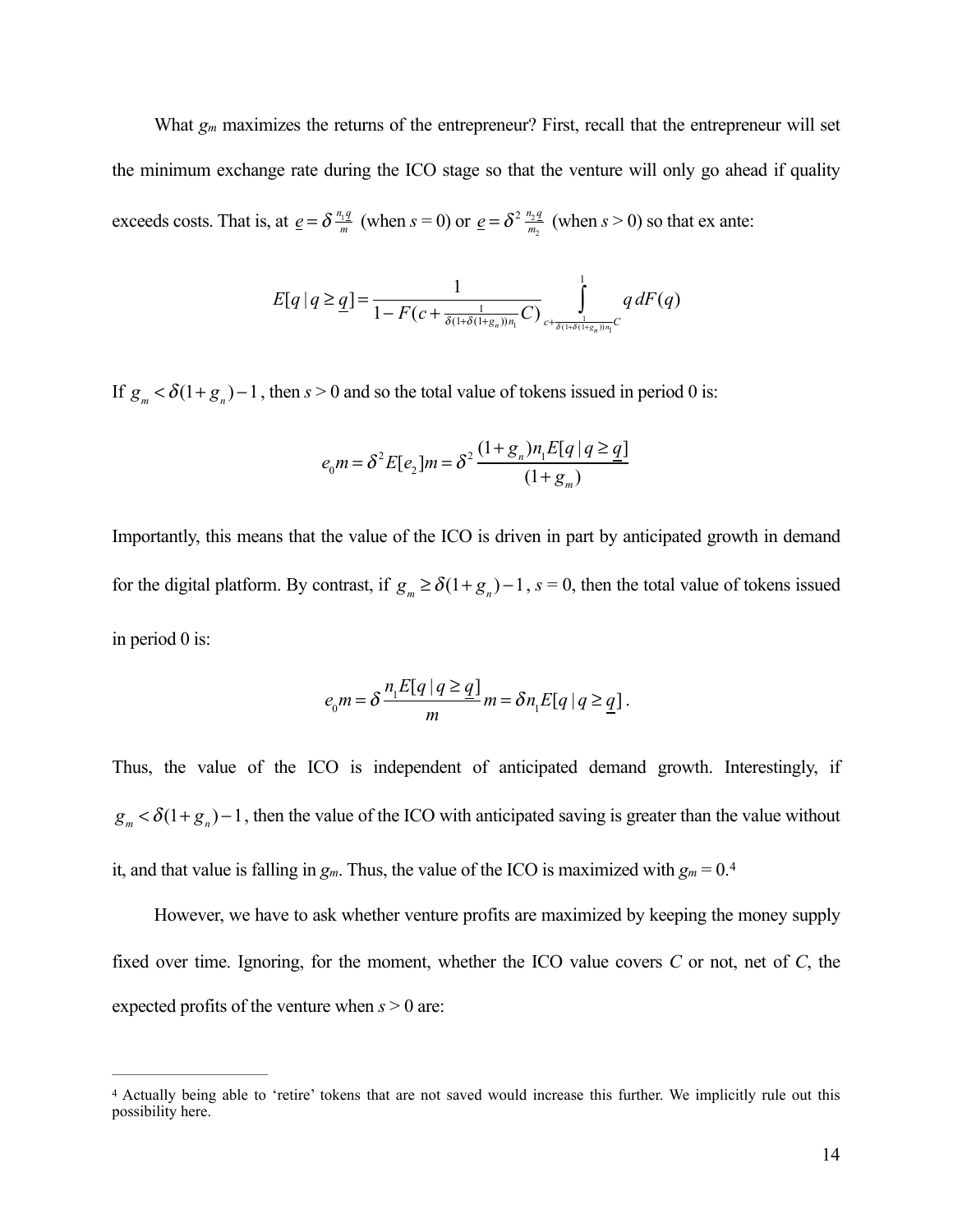$$
e_0 m + \delta^2 E[e_2](1 - s + g_m)m
$$
  
= 
$$
\delta^2 \frac{(1 + g_n)n_1 E[q | q \ge q]}{(1 + g_m)m} \left( \frac{(1 + \delta(1 + g_n))(1 + g_m)}{\delta(1 + g_n)} \right) m
$$
  
= 
$$
\delta \left( 1 + \delta(1 + g_n) \right) n_1 E[q | q \ge q]
$$

By contrast, if  $g_m \ge \delta(1+g_n) - 1$ ,  $s = 0$ , then the expected venture profit is:

$$
\delta \frac{n_1 E[q | q \geq q]}{m} m + \delta^2 \frac{(1+g_n)n_1 E[q | q \geq q]}{(1+g_m)m} (1+g_m)m = \delta \left(1 + \delta(1+g_n)\right) n_1 E[q | q \geq q]
$$

Thus, the outcomes with and without saving are equal and independent of  $g_m$ . By setting  $g_m = 0$ , the venture can shift funds forward without changing the expected revenues from the platform. Of course, it may have other goals in mind such as price stability (which would be necessary for facilitating the use of a token as a medium of exchange). One way this can be achieved is by setting  $g_m = g_n$  (thereby causing  $s = 0$ ). In this situation, the exchange rate and token-denominated price, *p*,

will be constant over time. The following proposition summarizes these results:

**Proposition 2.** The amount raised in an ICO is maximized by setting  $g_m = 0$ , while, conditional on *raising sufficient funds to cover C, the expected net present discounted value of venture profits is independent of gm.* 

Is the amount of funds raised in an ICO guaranteed to be greater than *C*? Recall that the ICO funds will be:

$$
e_0 m = \begin{cases} \delta^2 (1 + g_n) n_1 E[q | q \geq q] & \text{if } g_m = 0\\ \delta n_1 E[q | q \geq q] & g_m \geq \delta (1 + g_n) - 1 \end{cases}
$$

What this implies is that the ICO could involve a short-fall relative to *C* even if total venture gross profits would otherwise exceed *C*. Total venture revenues are  $\delta(1+\delta(1+g_n))n_1E[q|q \geq \underline{q}]$  which is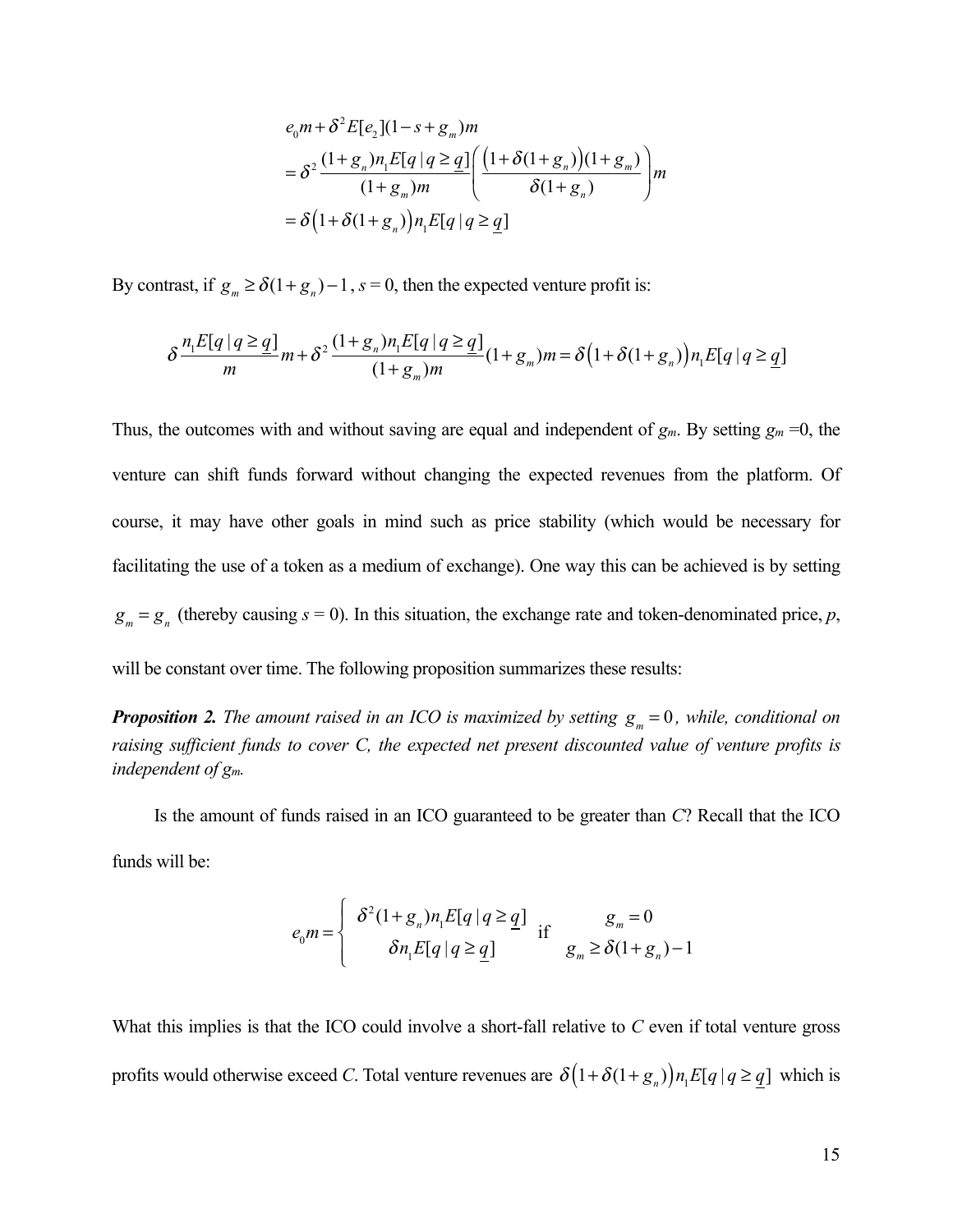the present value of period 1 plus period 2 revenues, whereas the ICO is based on the greater of the present values of period 1 and period 2 revenues. This arises because tokens that do not grant their holders additional dividend, voting, and control rights (i.e. tokens that are not crypto securities) do not entitle holders to a stream of returns, but are instead 'cashed in' at a given point in time by investors. This issue is even more stark when the venture has customers across more than 2 periods in the market stage (e.g. when it plans to enter multiple industry verticals over time). For example, an infinitely lived venture (with no growth) will be viable if  $\delta n(1-c) > (1-\delta)C$ , whereas an ICO in which the tokens do not constitute a crypto security will only raise at most  $\delta nq$ .

#### *Comparison with equity finance*

We are now in a position to compare the returns to an ICO to traditional equity finance.

### *Proposition 3. Conditional on raising funds to cover C, an ICO results in higher returns to the venture compared to equity finance.*

The proof follows from noting that ICO returns will be higher if:

$$
(1 - F(q))\left(\delta\left(1 + \delta(1 + g_n)\right)n_1\left(E[q|q \geq q] - c\right) - C\right) > (1 - F(c))\delta\left(1 + \delta(1 + g_n)\right)n_1(E[q|q \geq c] - c) - C
$$
\n
$$
\Rightarrow \delta\left(1 + \delta(1 + g_n)\right)n_1\left((1 - F(q))E[q|q \geq q] - (1 - F(c))E[q|q \geq c]\right) > \delta\left(1 + \delta(1 + g_n)\right)n_1\left(F(c) - F(q)\right)c - F(q)\right) \subset \delta\left(1 + \delta(1 + g_n)\right)n_1\int_{c}^{c + \frac{1}{\delta(1 + \delta(1 + g_n))n_1}C} (q - c) dF(q) < F(c + \frac{1}{\delta(1 + \delta(1 + g_n))n_1}C)C
$$

This holds by the definition of *q*. That said, as noted above, ICOs are not guaranteed to raise sufficient funds to cover *C* even if the venture is ex ante viable. By contrast, equity finance, because it is based on the lifetime value of the venture, will always raise sufficient funds if it is financially viable. This illustrates a significant limitation of ICOs compared to equity finance that is an issue when the venture is expected to be long-lived, and is consistent with the use of pre-ICO, equity-based rounds in this space where traditional VCs have funded startups before the digital platform and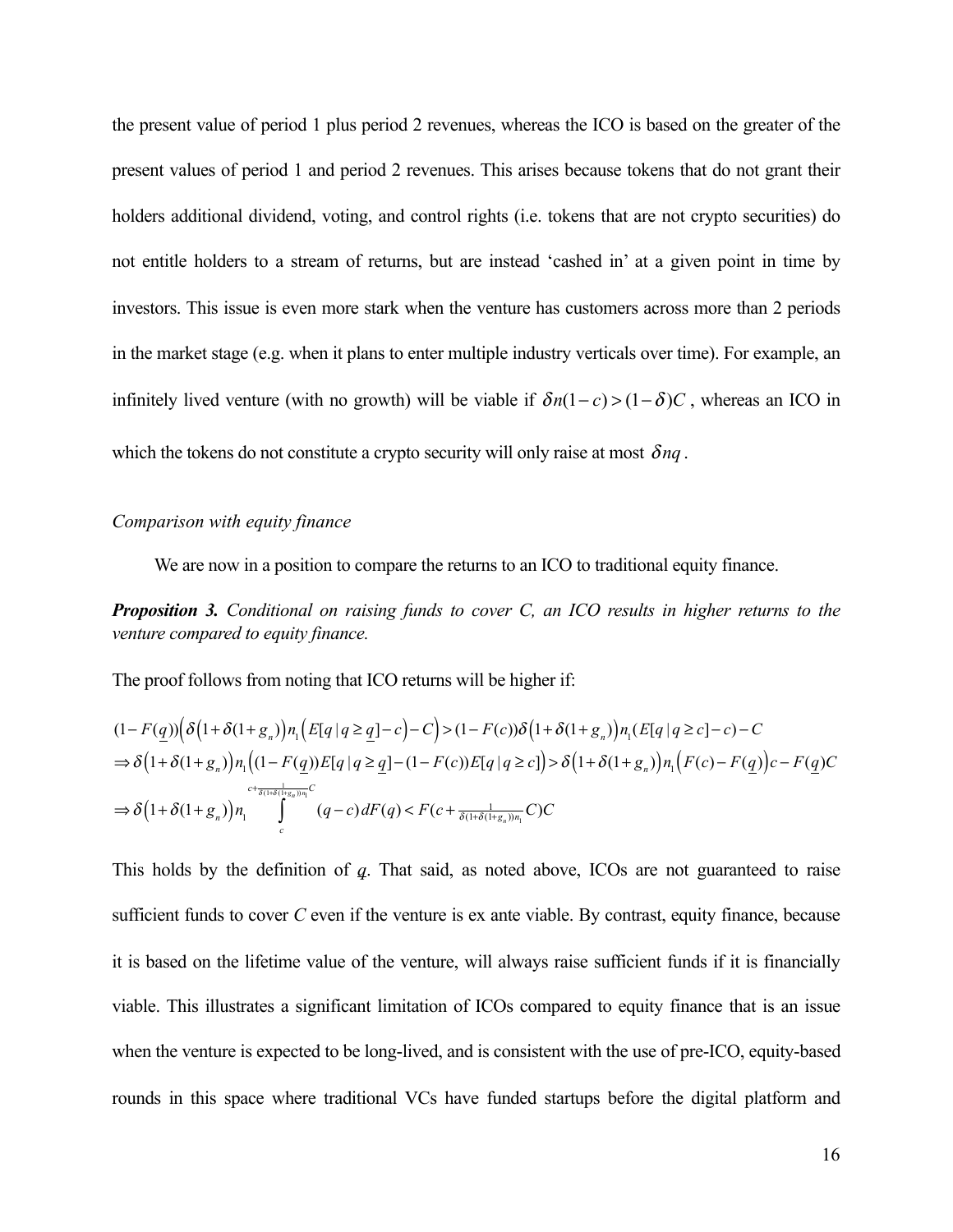tokens go live. The development of tokens that have similar rights and features of traditional securities (crypto securities) may alleviate this problem, although it also introduces new issues around the allocation of returns between token holders and crypto equity holders which are beyond the scope of this paper.

### **4. Imperfect commitment**

The analysis thus far has assumed that the venture can perfectly commit to (a) only accepting tokens for access to the digital platform; and (b) that the supply of tokens is stated upfront for each period and does not change under any circumstance. Whereas both commitments are fundamentally promises by the founding team, they are typically reinforced by making the underlying codebase available as open-source software (which allows others to 'fork' the platform, reducing the ability of the founders to hold-up a user base hostage), and by hardcoding the money supply schedule within the software protocol. We now explore the implications of relaxing the assumption that such commitments are credible.

#### *Money supply commitment*

It is a cornerstone of monetary economics that for money to perform its function it is important that its supply be tightly controlled. The same is true for crypto tokens, but there is some nuance here.

To begin, suppose that while the venture can commit to  $m_0$  and  $m_1$ , it cannot commit to  $m_2$ . Suppose also that between periods 1 and 2 some saving is taking place (ie., *s* > 0). In this case, the period 2 venture profits would be:  $(e_2p_2 - c)n_2 - e_2sm_1$ . Given that the venture still commits to only accepting tokens for access to the platform, it uses a divide-the-money price of  $p_2 = (m_2 + sm_1)/n_2$ ,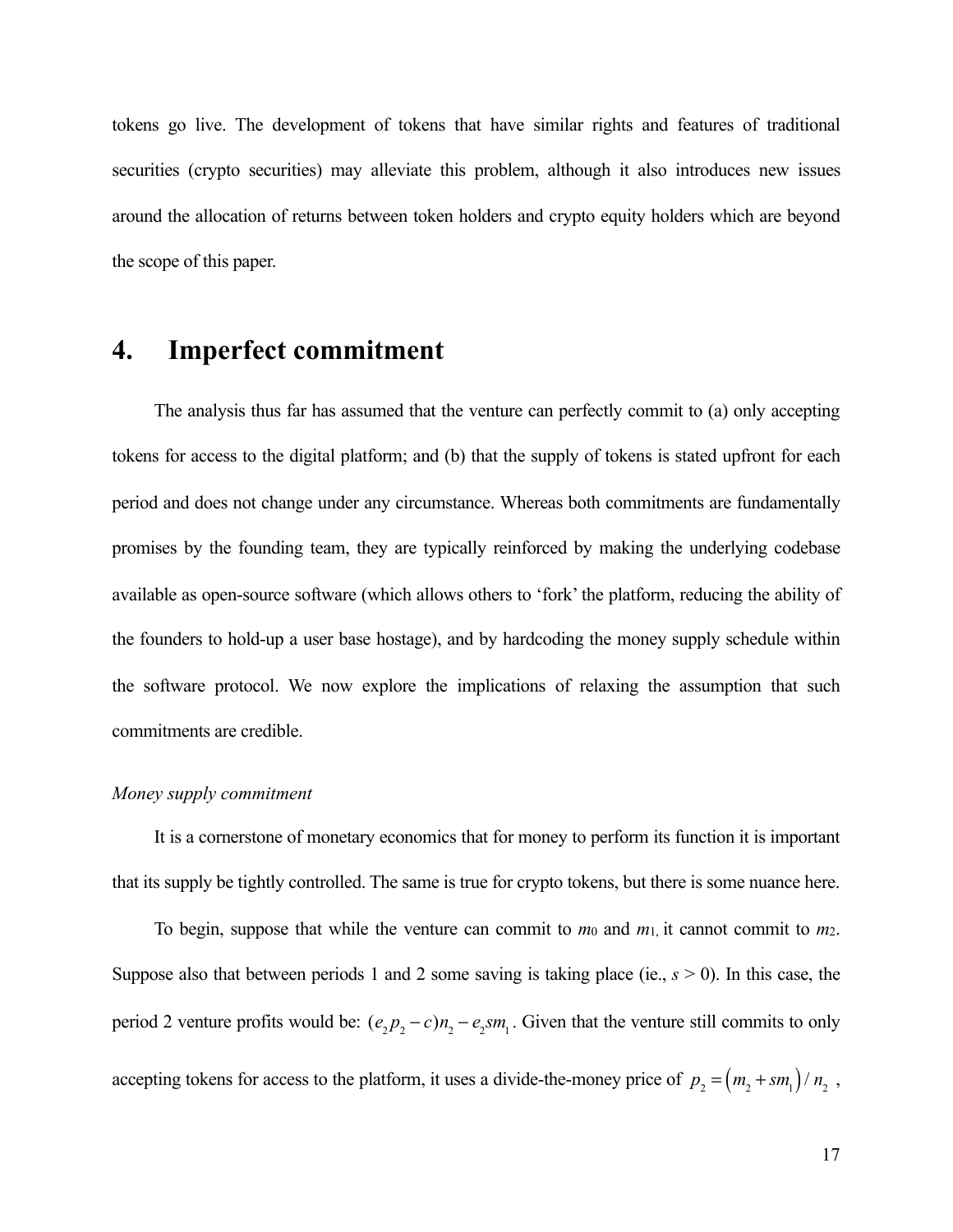while  $e_2 = n_2 q / (m_2 + sm_1)$ . Thus, its profits are  $(q-c)n_2 - \frac{sm_1}{m_2+sm_1}n_2q$ , which is decreasing in  $m_2$ . If

 $s > 0$  and the venture is uncommitted to  $m_2$ , then it has an incentive to set  $m_2$  as high as possible. Put simply, it has an incentive to inflate prices precisely because it does not appropriate any return from past saving. Given this, when the commitment to  $m_2$  cannot be enforced, no saving will take place.

It is useful to note that, if the venture retained its own share of  $m_1$ , this does not alter these incentives to expand the money supply. This is because the venture has an incentive to dispose of such retained holdings in period 2, and these have the same profit impact as any expansion in *m*2. Thus, regardless, the venture has an incentive to set  $m_2$  as high as possible if  $s > 0.5$  $s > 0.5$ 

<span id="page-19-1"></span>Being unable to commit to *m*2 has potentially an impact on the ICO. Recall that committing early to  $m_1 = m_2$ , while not changing the expected return to the venture, shifts forward earnings so that the venture can fund *C* upfront. In other words, a lack of commitment may mean some otherwise viable ventures may not be funded through an ICO. Interestingly, when this is not a constraint, a lack of commitment on the money supply is not a problem for the venture. While that lack of commitment means that saving will be discouraged, there is an upside when there is no saving. If the venture holds all of the tokens, it is free to change how it operates after the period whereby investors have purchased tokens to fund *C,* and have recouped it by selling their token to would be users of the digital platform. In other words, when there is no function performed by saving tokens, there is no value to commitment and a lack of commitment is not an obstacle for the venture going forward.

A venture may, indeed, want to plan for such a break if it anticipates a need to raise funds to, say, finance activities that may grow the venture further. It may also find it advantageous if it wants

<span id="page-19-0"></span><sup>&</sup>lt;sup>[5](#page-19-1)</sup> In practice, the use of a extremely long vesting schedule could delay this issue. However, this depends on the commitment to the money supply over that time period; something that will be useful to explore in future work.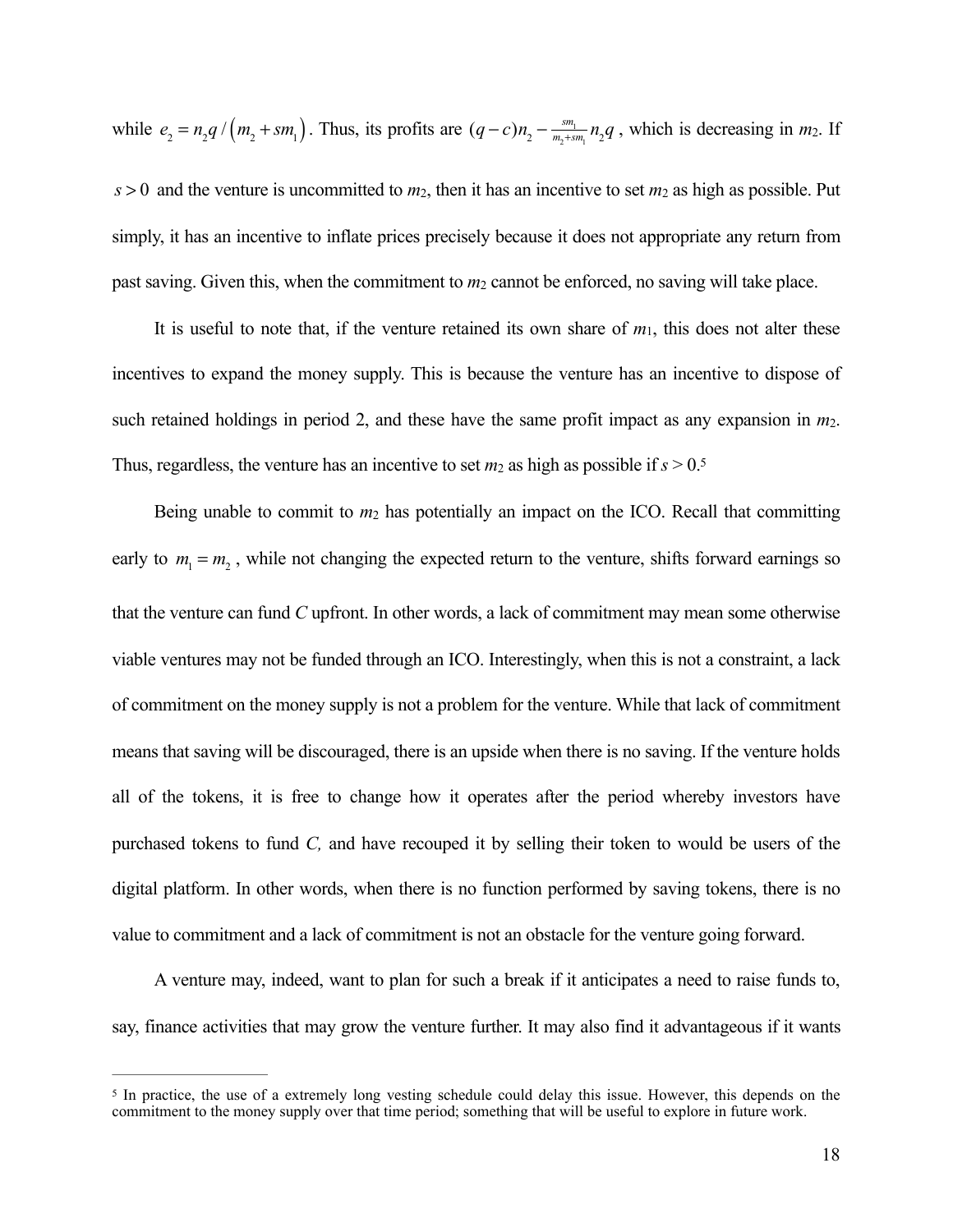an exit through an IPO or acquisition that is not encumbered by previous commitments. In summary, the conclusion here is that commitment is a cost the venture must incur in order to shift funds forward to cover *C*. The less such revenue shifting is required, the less commitment is needed. Whereas many have described ICOs as a potential substitute to traditional sources of funding such as angel and venture capital, this highlights their complementary nature to them.

#### *Medium of exchange commitment*

The other commitment is that the token will constitute the only way to access the digital platform developed by the venture. Suppose that this commitment was not maintained and the venture, in the market stage, monetized the platform through additional channels (e.g. through a parallel implementation of the platform that accepts dollars or a different token). For any buyer, the effective dollar price would be the same regardless of whether they purchased tokens or not to facilitate that transaction. As the venture sets its token-denominated price at the beginning of a period in the market stage, it has no incentive to set a price other than the divide-the-money price. With this price, it appropriates all consumer value which is the most it could get by setting a dollardenominated price instead.

That said, these pricing incentives may change if, when it sets its price, tokens are held by others outside the venture. By setting a price above the divide-the-money price, no consumers would purchase tokens and the value of tokens would depreciate (or completely collapse). In particular, this may arise if there is saving between periods and between the ICO and market stage. In other words, like the commitment not to change the money supply, the medium of exchange commitment is critical whenever tokens are held by others too. Imperfect commitment that allowed the venture to later accept other means of payment for the technology, would give the venture incentives to set the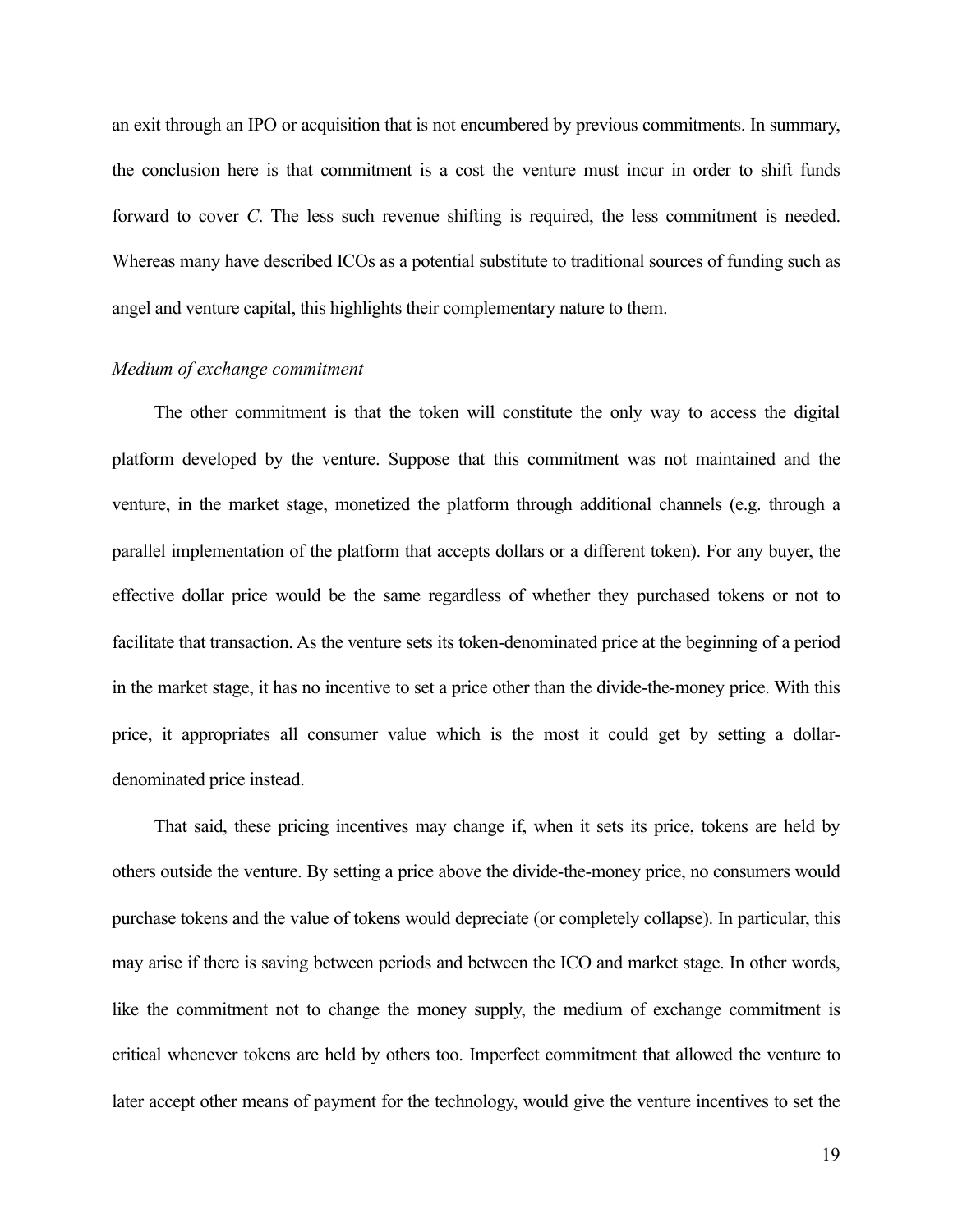price so as to have payments not denominated in tokens (e.g. dollar payments) go directly to the founding team. In this way, we can see the importance of this particular commitment for the viability of ICOs.

## **5 . Network Effects**

One of the purported benefits of ICOs is that they can assist ventures facing network effects in avoiding coordination problems. Such problems arise when unfavorable expectations about a network result in ventures having to use low pricing in order to generate adoption. By comparison, a venture facing favorable expectations can price at a high level and still generate adoption. Clearly, the more favorable the expectations, the greater the profits for the venture. We, therefore, ask whether it is possible to use an ICO in the face of what would otherwise be unfavorable expectations to improve outcomes.

To explore this, we amend the underlying demand so that the value to a consumer from the use of the venture's platform is  $q(\alpha + \beta n)$  with  $\alpha, \beta > 0$ ; that is, there is a one-sided network effect whereby the value of the platform increases as more users join. In this situation, the price that the venture can charge for access to the platform in a period depends critically on consumers' expectations regarding how many other users will join it. Using the terminology of Hagiu (2006), if expectations are favorable, then consumers expect others to join (i.e.,  $E[n_1] = n_1$ ), and the venture can charge a price of  $p_1 = q(\alpha + \beta n_1)$  in the first period. If expectations are unfavorable instead (i.e.,  $E[n_1] = 0$ ), then the venture can only charge a price of  $p_1 = q\alpha$ . Interestingly, at that price, all consumers join and consumers each receive a surplus of  $q\beta n_1$ . Note that there is nothing that carries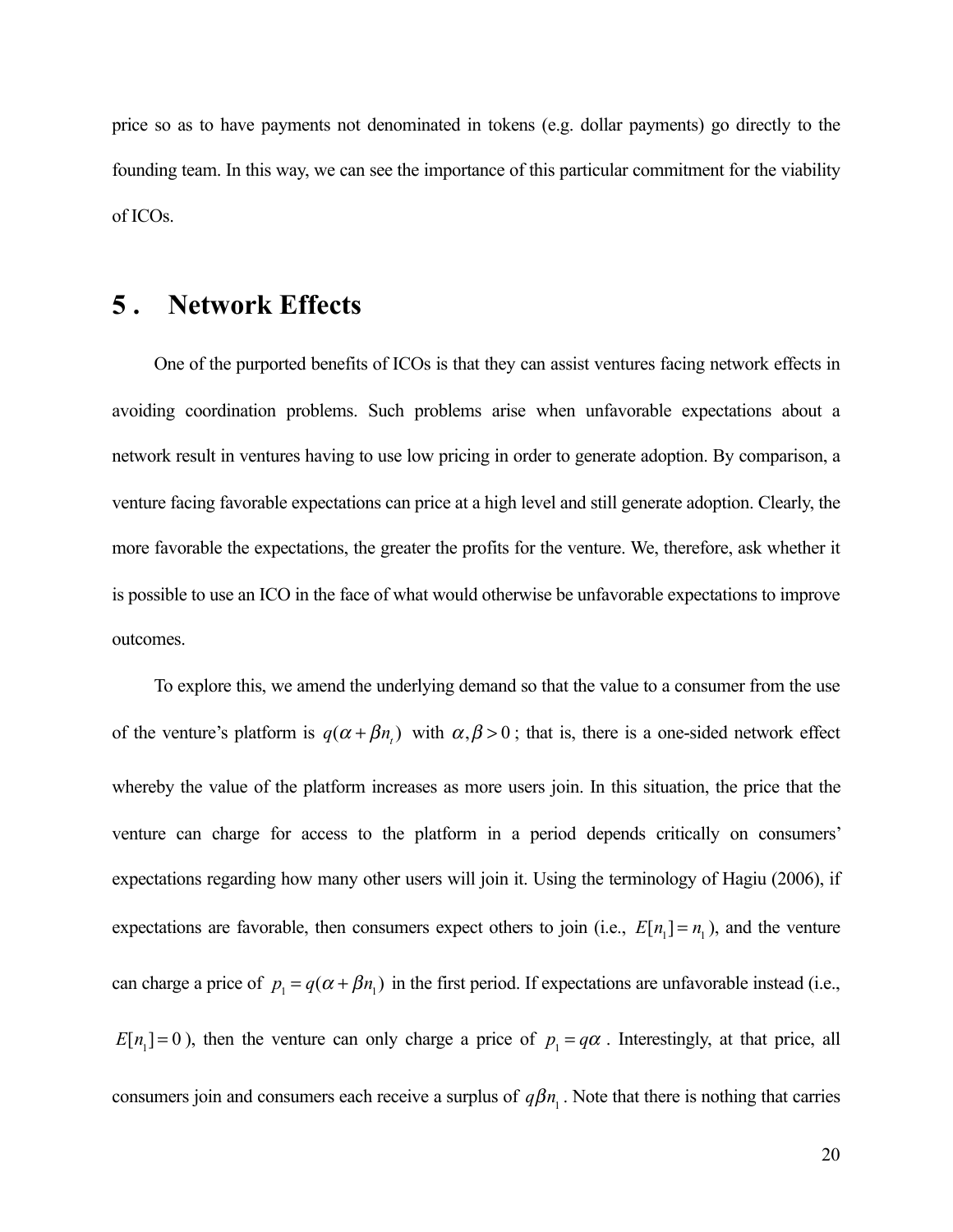over to period 2, regardless of who uses the product in period 1, so the same coordination problem for the venture exists in this context as well.

What if expectations are unfavorable with  $E[n_1] = 0$ ? Are such expectations sustainable if the venture uses an ICO? The short answer is no. We are aided here by the fact that it is common knowledge that consumers know the true product value *q*. That means that if there are bids for the tokens initially above the reserve, it is because  $q$  is sufficiently high. In that case, those bids will come from all consumers in period 1. Thus, the total bid volume,  $e_0 m_1$ , would be based on  $\delta E[n]q(\alpha + \beta E[n])$  which implies that the exchange rate is a perfect signal of  $E[n]$ . The only equilibrium outcome in the ICO stage, therefore, is where  $e_0 = \delta \frac{n_1}{m_1} q(\alpha + \beta n_1)$ .

Note that unfavorable expectations is not an equilibrium outcome as it is based on expectations that are not fulfilled in equilibrium. Because all participants can see trading in tokens, this allows coordination to emerge.

The same pattern can hold in period 2 where the period begins with the venture holding all of the tokens and setting the price. The venture sets a divide-the-money price equal to  $m_2 / n_2$  based on the assumption — fulfilled in any equilibrium — that if there are purchases they are from all consumers. At this price, consumers bid for tokens with the unique equilibrium outcome being  $e_2 = \frac{n_2}{m_2} q(\alpha + \beta n_2)$ . Note that if, for some reason, the venture assumed that it would have fewer than *n*<sub>2</sub> consumers — say, *n* — then it would set  $p_2 = m_2 / n$ . At this price, the exchange rate would adjust to  $e_2 = \frac{n}{m_2} q(\alpha + \beta n)$ . Thus, there would be rationing of customers. However, in this model, the only rational expectations consistent with the assumption of consumer symmetry are 0 and *n*2, and the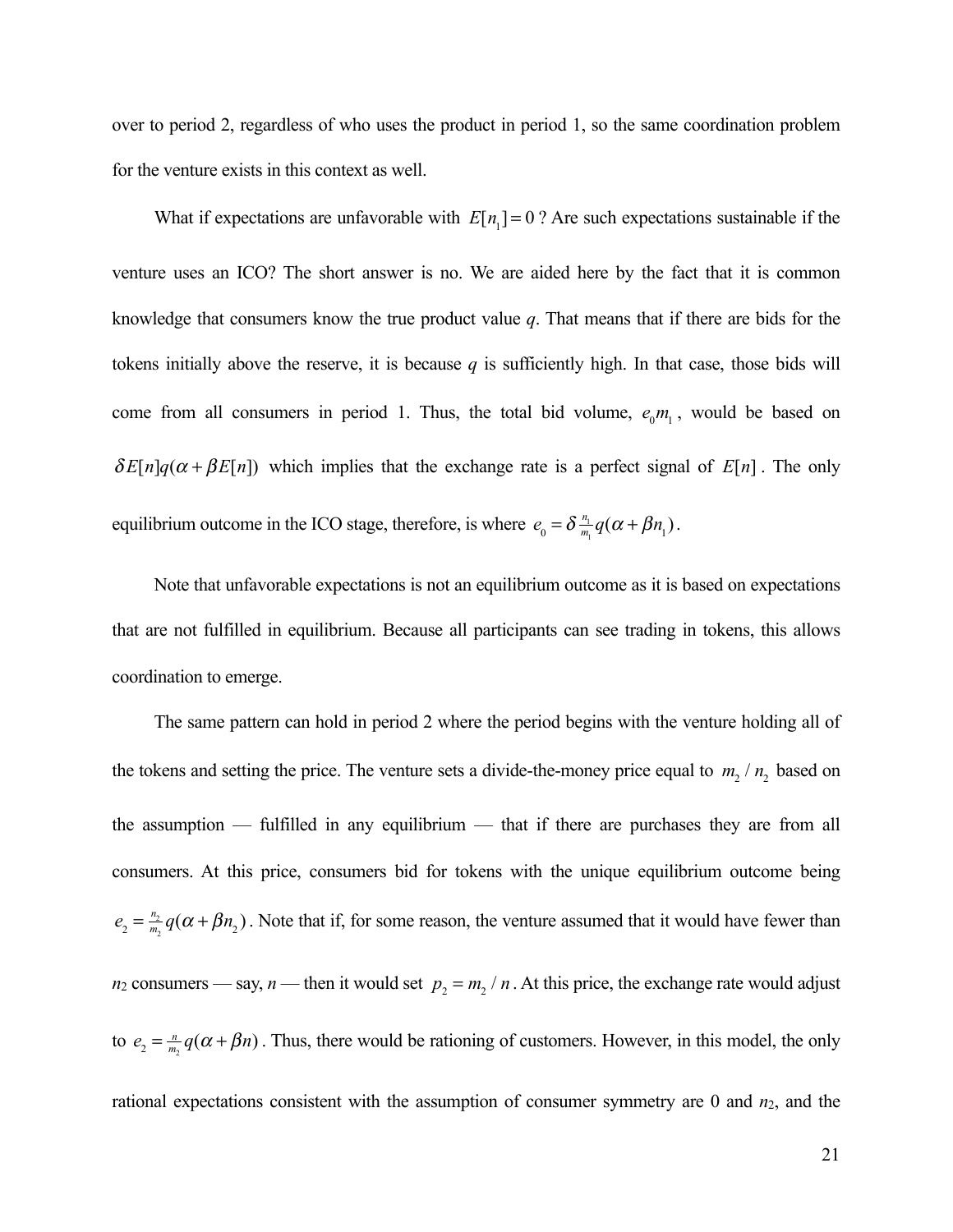venture is indifferent between pricing based on these two outcomes since it expects 0 in either case. Thus, it can set a price based on full adoption. To relate this to the literature on network or platform pricing, note that the ICO makes the full price,  $e_t p_t$  an *insulating* tariff (Weyl, 2010). This is a tariff that makes it a dominant strategy for each consumer to adopt the product. That is,  $e_t p_t \leq q(\alpha + \beta n_t)$ .

# **6. Conclusion**

The paper shows that entrepreneurs have an incentive to use subsequent product pricing choices to ensure that crypto tokens issued to fund start-up costs retain their value even when they do not confer the typical rights associated with equity (i.e. they are not crypto securities). Countering this are potential commitment issues that arise when agents other than the entrepreneur hold tokens for any period of time in the hope that the tokens will appreciate in value. While entrepreneurs will still price to retain token value, they may be tempted to issue more tokens post-ICO, expropriating early token holders. Thus, discretionary pricing is an important instrument in this context (as it allows for price discovery), whereas discretionary monetary policy is a potential problem. Such constraints might bind if the entrepreneur needs to take advantage of the expectations of future demand to increase the value raised through an initial coin offering and cover the development costs of a new digital platform.